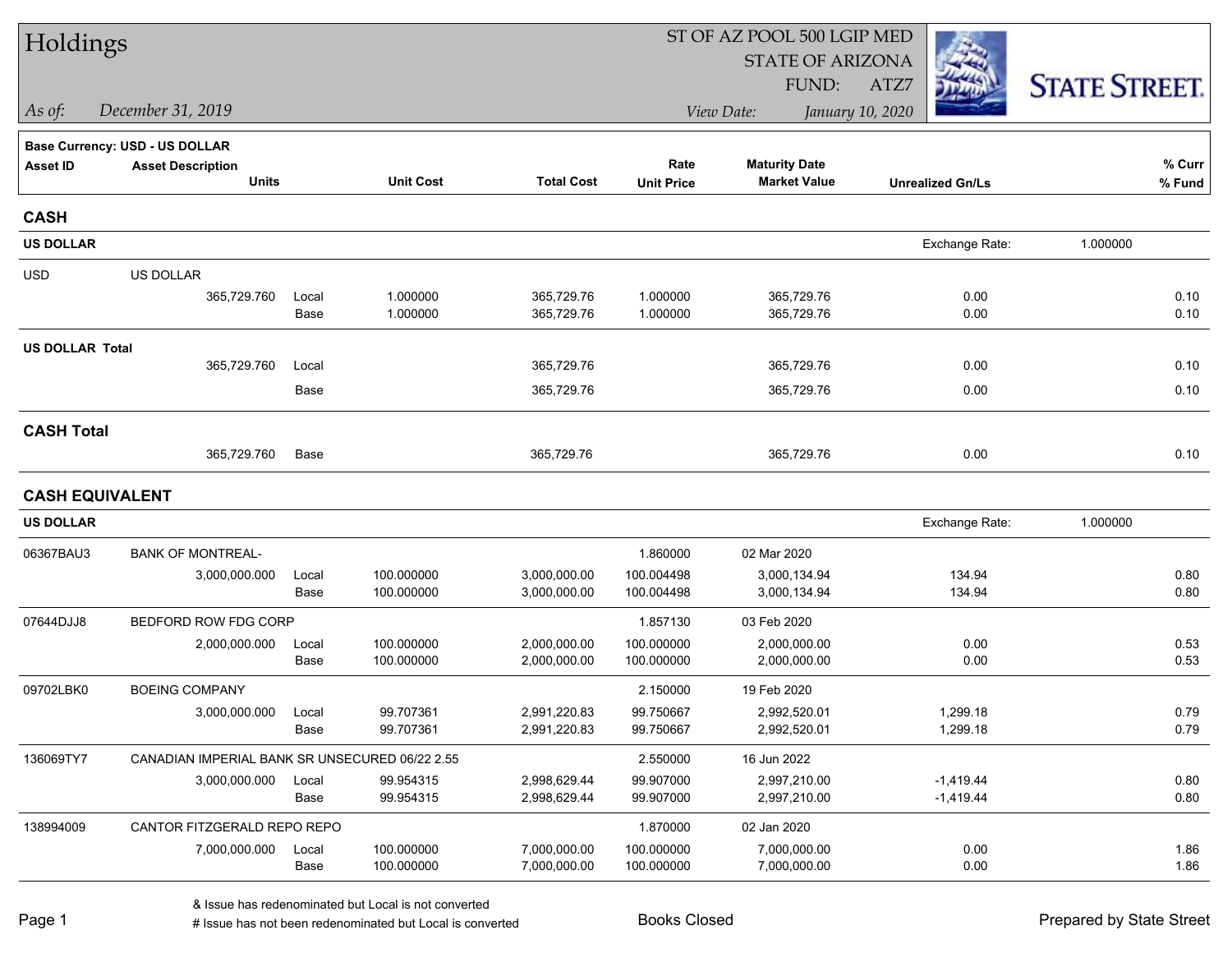| Holdings        |                                       |       |                  |                   | ST OF AZ POOL 500 LGIP MED |                                |                         |                      |  |
|-----------------|---------------------------------------|-------|------------------|-------------------|----------------------------|--------------------------------|-------------------------|----------------------|--|
|                 |                                       |       |                  |                   |                            | <b>STATE OF ARIZONA</b>        |                         |                      |  |
|                 |                                       |       |                  |                   |                            | FUND:                          | 缀<br>ATZ7               | <b>STATE STREET.</b> |  |
| $\vert$ As of:  | December 31, 2019                     |       |                  |                   |                            | View Date:<br>January 10, 2020 |                         |                      |  |
|                 | <b>Base Currency: USD - US DOLLAR</b> |       |                  |                   |                            |                                |                         |                      |  |
| <b>Asset ID</b> | <b>Asset Description</b>              |       |                  |                   | Rate                       | <b>Maturity Date</b>           |                         | % Curr               |  |
|                 | <b>Units</b>                          |       | <b>Unit Cost</b> | <b>Total Cost</b> | <b>Unit Price</b>          | <b>Market Value</b>            | <b>Unrealized Gn/Ls</b> | % Fund               |  |
| 15060XA69       | CEDAR SPRING CPTL CO                  |       |                  |                   | 2.070000                   | 06 Jan 2020                    |                         |                      |  |
|                 | 1,200,000.000                         | Local | 99.971250        | 1,199,655.00      | 99.981489                  | 1,199,777.87                   | 122.87                  | 0.32                 |  |
|                 |                                       | Base  | 99.971250        | 1,199,655.00      | 99.981489                  | 1,199,777.87                   | 122.87                  | 0.32                 |  |
| 2063C0A28       | CONCORD MIN CPTL CO                   |       |                  |                   | 1.910000                   | 02 Jan 2020                    |                         |                      |  |
|                 | 1,000,000.000                         | Local | 99.994694        | 999,946.94        | 99.994694                  | 999,946.94                     | 0.00                    | 0.27                 |  |
|                 |                                       | Base  | 99.994694        | 999,946.94        | 99.994694                  | 999,946.94                     | 0.00                    | 0.27                 |  |
| 2063C0A28       | CONCORD MIN CPTL CO                   |       |                  |                   | 2.050000                   | 02 Jan 2020                    |                         |                      |  |
|                 | 1,000,000.000                         | Local | 99.994306        | 999,943.06        | 99.994306                  | 999,943.06                     | 0.00                    | 0.27                 |  |
|                 |                                       | Base  | 99.994306        | 999,943.06        | 99.994306                  | 999,943.06                     | 0.00                    | 0.27                 |  |
| 2063C0A36       | CONCORD MIN CPTL CO                   |       |                  |                   | 2.070000                   | 03 Jan 2020                    |                         |                      |  |
|                 | 700,000.000                           | Local | 99.988500        | 699,919.50        | 99.995689                  | 699,969.82                     | 50.32                   | 0.19                 |  |
|                 |                                       | Base  | 99.988500        | 699,919.50        | 99.995689                  | 699,969.82                     | 50.32                   | 0.19                 |  |
| 2284K0A21       | CROWN POINT CAP CO.                   |       |                  |                   | 2.090000                   | 02 Jan 2020                    |                         |                      |  |
|                 | 3,000,000.000                         | Local | 99.994194        | 2,999,825.83      | 99.994194                  | 2,999,825.83                   | 0.00                    | 0.80                 |  |
|                 |                                       | Base  | 99.994194        | 2,999,825.83      | 99.994194                  | 2,999,825.83                   | 0.00                    | 0.80                 |  |
| 2284K2CK5       | CROWN POINT CAP CO.                   |       |                  |                   | 1.973630                   | 01 Jun 2020                    |                         |                      |  |
|                 | 5,000,000.000                         | Local | 100.000000       | 5,000,000.00      | 100.000000                 | 5,000,000.00                   | 0.00                    | 1.33                 |  |
|                 |                                       | Base  | 100.000000       | 5,000,000.00      | 100.000000                 | 5,000,000.00                   | 0.00                    | 1.33                 |  |
| 2546R2CS3       | WALT DISNEY CO                        |       |                  |                   | 1.930000                   | 26 Mar 2020                    |                         |                      |  |
|                 | 4,000,000.000                         | Local | 99.544306        | 3,981,772.22      | 99.577200                  | 3,983,088.00                   | 1,315.78                | 1.06                 |  |
|                 |                                       | Base  | 99.544306        | 3,981,772.22      | 99.577200                  | 3,983,088.00                   | 1,315.78                | 1.06                 |  |
| 30601YC60       | <b>FAIRWAY FINANCE CORP</b>           |       |                  |                   | 1.863630                   | 06 Jan 2020                    |                         |                      |  |
|                 | 3,000,000.000                         | Local | 100.000000       | 3,000,000.00      | 100.000000                 | 3,000,000.00                   | 0.00                    | 0.80                 |  |
|                 |                                       | Base  | 100.000000       | 3,000,000.00      | 100.000000                 | 3,000,000.00                   | 0.00                    | 0.80                 |  |
| 30601YE50       | <b>FAIRWAY FINANCE CORP</b>           |       |                  |                   | 1.708500                   | 01 Apr 2020                    |                         |                      |  |
|                 | 2,000,000.000                         | Local | 100.000000       | 2,000,000.00      | 100.000000                 | 2,000,000.00                   | 0.00                    | 0.53                 |  |
|                 |                                       | Base  | 100.000000       | 2,000,000.00      | 100.000000                 | 2,000,000.00                   | 0.00                    | 0.53                 |  |
| 40588LA25       | HALKIN FINANCE LLC USC                |       |                  |                   | 2.120000                   | 02 Jan 2020                    |                         |                      |  |
|                 | 3,000,000.000                         | Local | 99.994111        | 2,999,823.33      | 99.994111                  | 2,999,823.33                   | 0.00                    | 0.80                 |  |
|                 |                                       | Base  | 99.994111        | 2,999,823.33      | 99.994111                  | 2,999,823.33                   | 0.00                    | 0.80                 |  |

 $\overline{\phantom{a}}$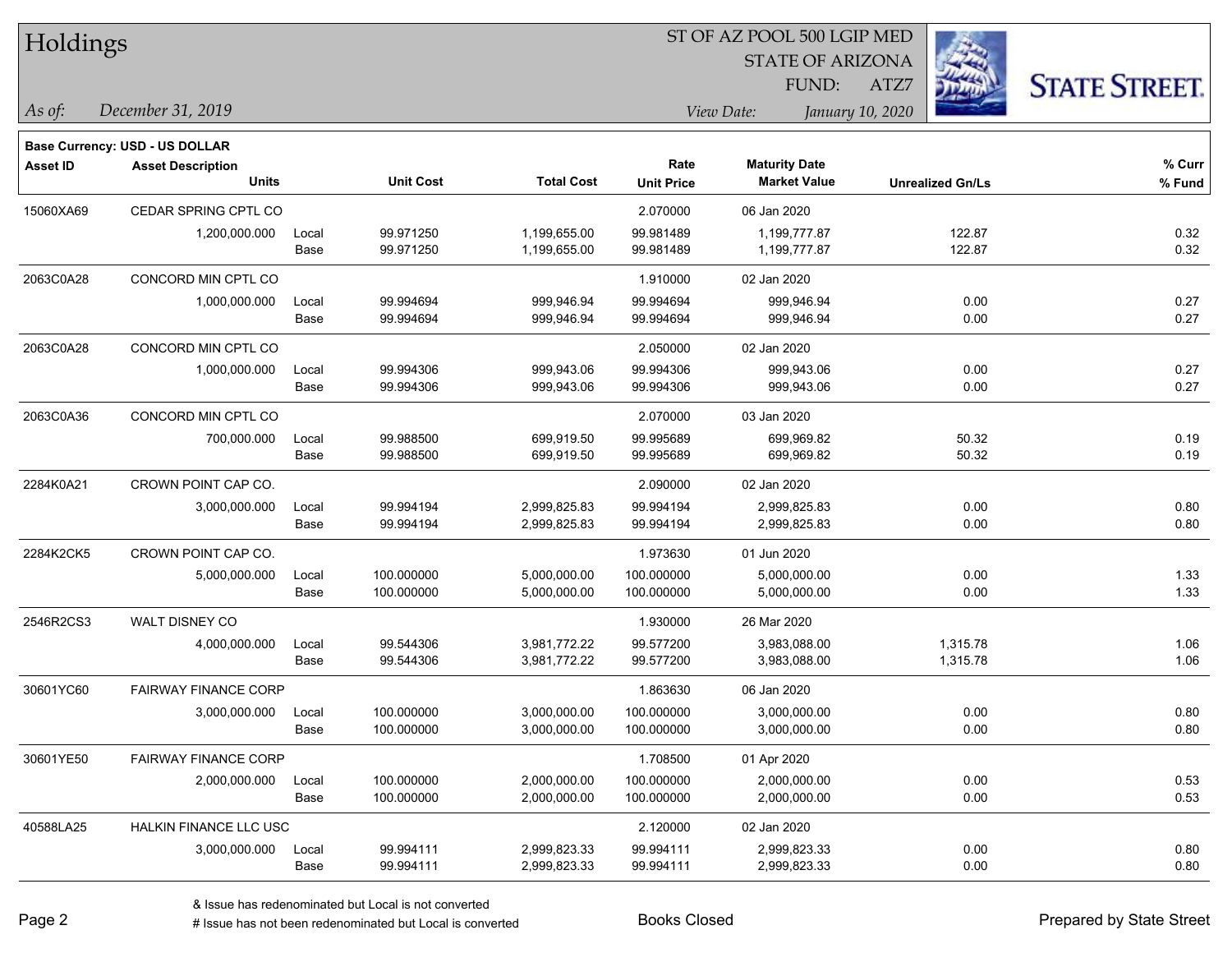| Holdings               |                                             |       |                  |                   |                   | ST OF AZ POOL 500 LGIP MED |                         |                      |
|------------------------|---------------------------------------------|-------|------------------|-------------------|-------------------|----------------------------|-------------------------|----------------------|
|                        |                                             |       |                  |                   |                   | <b>STATE OF ARIZONA</b>    |                         |                      |
|                        |                                             |       |                  |                   |                   | FUND:                      | ATZ7                    | <b>STATE STREET.</b> |
| As of:                 | December 31, 2019                           |       |                  |                   |                   | View Date:                 | January 10, 2020        |                      |
|                        | <b>Base Currency: USD - US DOLLAR</b>       |       |                  |                   |                   |                            |                         |                      |
| <b>Asset ID</b>        | <b>Asset Description</b>                    |       |                  |                   | Rate              | <b>Maturity Date</b>       |                         | % Curr               |
|                        | <b>Units</b>                                |       | <b>Unit Cost</b> | <b>Total Cost</b> | <b>Unit Price</b> | <b>Market Value</b>        | <b>Unrealized Gn/Ls</b> | % Fund               |
| 40588LBT5              | HALKIN FINANCE LLC USC                      |       |                  |                   | 1.890000          | 27 Feb 2020                |                         |                      |
|                        | 3,000,000.000                               | Local | 99.700750        | 2,991,022.50      | 99.713000         | 2,991,390.00               | 367.50                  | 0.79                 |
|                        |                                             | Base  | 99.700750        | 2,991,022.50      | 99.713000         | 2,991,390.00               | 367.50                  | 0.79                 |
| 52952LA85              | LEXINGTN PKR CAP CO LL                      |       |                  |                   | 1.880000          | 08 Jan 2020                |                         |                      |
|                        | 2,000,000.000                               | Local | 99.963445        | 1,999,268.89      | 99.973017         | 1,999,460.34               | 191.45                  | 0.53                 |
|                        |                                             | Base  | 99.963445        | 1,999,268.89      | 99.973017         | 1,999,460.34               | 191.45                  | 0.53                 |
| 62455AAX5              | <b>MOUNTCLIFF</b>                           |       |                  |                   | 2.090000          | 31 Jan 2020                |                         |                      |
|                        | 5,000,000.000                               | Local | 99.825833        | 4,991,291.67      | 99.854758         | 4,992,737.90               | 1,446.23                | 1.33                 |
|                        |                                             | Base  | 99.825833        | 4,991,291.67      | 99.854758         | 4,992,737.90               | 1,446.23                | 1.33                 |
| 8225X2F17              | SHELL INTNL FNC B.V                         |       |                  |                   | 1.950000          | 01 Jun 2020                |                         |                      |
|                        | 1,790,000.000                               | Local | 99.176667        | 1,775,262.34      | 99.245000         | 1,776,485.50               | 1,223.16                | 0.47                 |
|                        |                                             | Base  | 99.176667        | 1,775,262.34      | 99.245000         | 1,776,485.50               | 1,223.16                | 0.47                 |
| 979QHR003              | SOUTH STREET REPO                           |       |                  |                   | 1.650000          | 02 Jan 2020                |                         |                      |
|                        | 3,000,000.000                               | Local | 100.000000       | 3,000,000.00      | 100.000000        | 3,000,000.00               | 0.00                    | 0.80                 |
|                        |                                             | Base  | 100.000000       | 3,000,000.00      | 100.000000        | 3,000,000.00               | 0.00                    | 0.80                 |
| <b>US DOLLAR Total</b> |                                             |       |                  |                   |                   |                            |                         |                      |
|                        | 56,690,000.000                              | Local |                  | 56,627,581.55     |                   | 56,632,313.54              | 4,731.99                | 15.03                |
|                        |                                             | Base  |                  | 56,627,581.55     |                   | 56,632,313.54              | 4,731.99                | 15.03                |
|                        | <b>CASH EQUIVALENT Total</b>                |       |                  |                   |                   |                            |                         |                      |
|                        | 56,690,000.000                              | Base  |                  | 56,627,581.55     |                   | 56,632,313.54              | 4,731.99                | 15.03                |
| <b>FIXED INCOME</b>    |                                             |       |                  |                   |                   |                            |                         |                      |
| <b>US DOLLAR</b>       |                                             |       |                  |                   |                   |                            | Exchange Rate:          | 1.000000             |
| 00206RCR1              | AT+T INC SR UNSECURED 02/21 2.8             |       |                  |                   | 2.800000          | 17 Feb 2021                |                         |                      |
|                        | 2,000,000.000                               | Local | 100.504347       | 2,010,086.94      | 100.900616        | 2,018,012.32               | 7,925.38                | 0.54                 |
|                        |                                             | Base  | 100.504347       | 2,010,086.94      | 100.900616        | 2,018,012.32               | 7,925.38                | 0.54                 |
| 025816CD9              | AMERICAN EXPRESS CO SR UNSECURED 05/22 2.75 |       |                  |                   | 2.750000          | 20 May 2022                |                         |                      |
|                        | 4,000,000.000                               | Local | 99.904745        | 3,996,189.78      | 101.832984        | 4,073,319.36               | 77,129.58               | 1.08                 |
|                        |                                             | Base  | 99.904745        | 3,996,189.78      | 101.832984        | 4,073,319.36               | 77,129.58               | 1.08                 |
|                        |                                             |       |                  |                   |                   |                            |                         |                      |

denote the redenominated but Local is converted Books Closed Prepared by State Street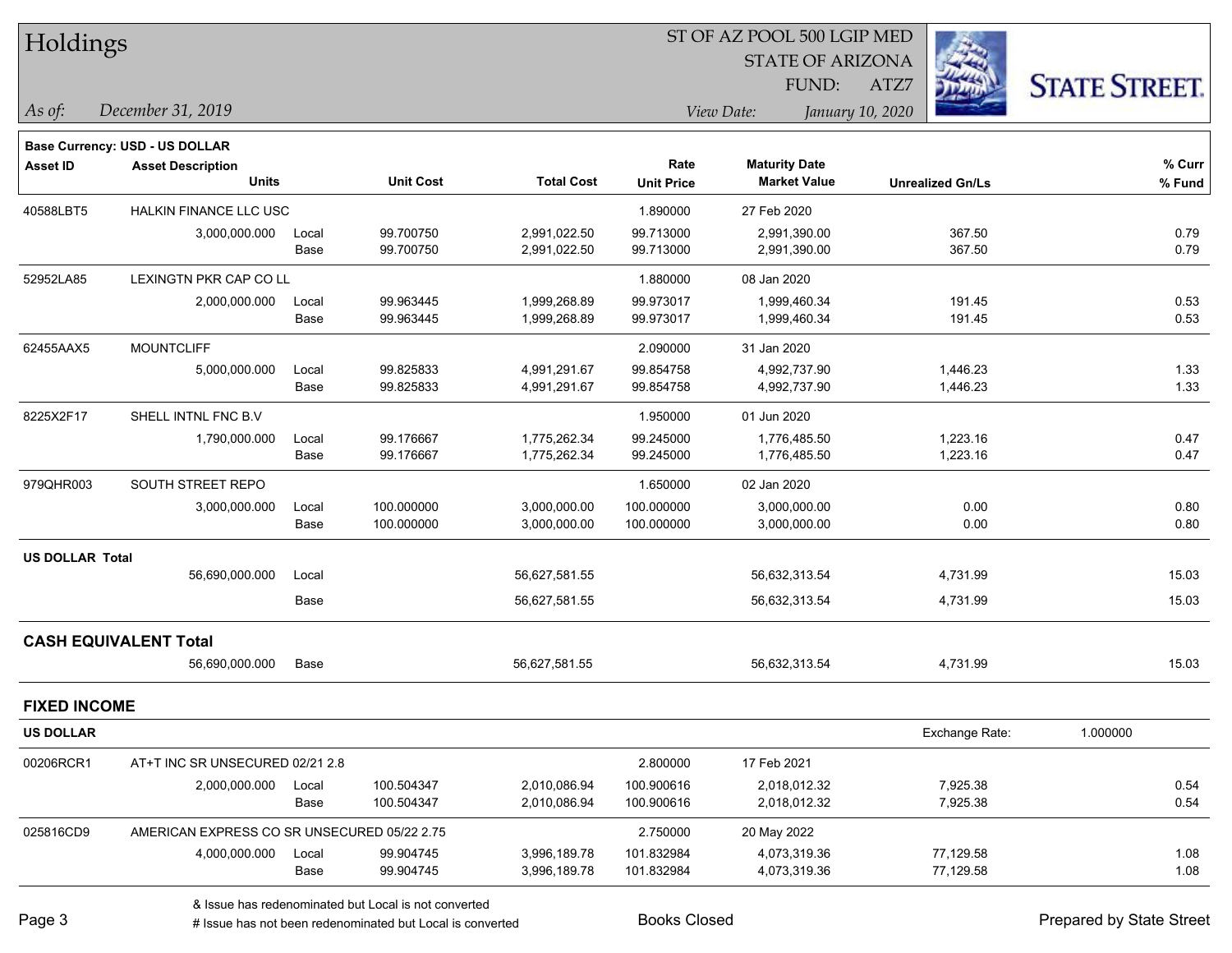| Holdings        |                                               |       |                  |                   |                   | ST OF AZ POOL 500 LGIP MED                  |                         |                      |
|-----------------|-----------------------------------------------|-------|------------------|-------------------|-------------------|---------------------------------------------|-------------------------|----------------------|
|                 |                                               |       |                  |                   |                   | <b>STATE OF ARIZONA</b>                     |                         |                      |
|                 |                                               |       |                  |                   |                   | FUND:                                       | ATZ7                    | <b>STATE STREET.</b> |
| As of:          | December 31, 2019                             |       |                  |                   |                   | View Date:                                  | January 10, 2020        |                      |
|                 |                                               |       |                  |                   |                   |                                             |                         |                      |
|                 | Base Currency: USD - US DOLLAR                |       |                  |                   |                   |                                             |                         |                      |
| <b>Asset ID</b> | <b>Asset Description</b><br><b>Units</b>      |       | <b>Unit Cost</b> | <b>Total Cost</b> | Rate              | <b>Maturity Date</b><br><b>Market Value</b> |                         | $%$ Curr             |
|                 |                                               |       |                  |                   | <b>Unit Price</b> |                                             | <b>Unrealized Gn/Ls</b> | % Fund               |
| 025816CG2       | AMERICAN EXPRESS CO SR UNSECURED 07/24 2.5    |       |                  |                   | 2.500000          | 30 Jul 2024                                 |                         |                      |
|                 | 5,000,000.000                                 | Local | 99.705318        | 4,985,265.90      | 101.170063        | 5,058,503.15                                | 73,237.25               | 1.34                 |
|                 |                                               | Base  | 99.705318        | 4,985,265.90      | 101.170063        | 5,058,503.15                                | 73,237.25               | 1.34                 |
| 02582JHS2       | AMERICAN EXPRESS CREDIT ACCOUN AMXCA 2018 3 A |       |                  |                   | 2.059750          | 15 Oct 2025                                 |                         |                      |
|                 | 4,000,000.000                                 | Local | 100.000000       | 4,000,000.00      | 99.963200         | 3,998,528.00                                | $-1,472.00$             | 1.06                 |
| Original Face:  | 4,000,000.000                                 | Base  | 100.000000       | 4,000,000.00      | 99.963200         | 3,998,528.00                                | $-1,472.00$             | 1.06                 |
| 02665WCC3       | AMERICAN HONDA FINANCE SR UNSECURED 02/21 VAR |       |                  |                   | 2.110630          | 12 Feb 2021                                 |                         |                      |
|                 | 5,000,000.000                                 | Local | 100.000000       | 5,000,000.00      | 100.051827        | 5,002,591.35                                | 2,591.35                | 1.33                 |
|                 |                                               | Base  | 100.000000       | 5,000,000.00      | 100.051827        | 5,002,591.35                                | 2,591.35                | 1.33                 |
| 037833BE9       | APPLE INC SR UNSECURED 05/20 VAR              |       |                  |                   | 2.204630          | 06 May 2020                                 |                         |                      |
|                 | 5,000,000.000                                 | Local | 100.000000       | 5,000,000.00      | 100.092090        | 5,004,604.50                                | 4,604.50                | 1.33                 |
|                 |                                               | Base  | 100.000000       | 5,000,000.00      | 100.092090        | 5,004,604.50                                | 4,604.50                | 1.33                 |
| 037833CP3       | APPLE INC SR UNSECURED 05/22 VAR              |       |                  |                   | 2.251380          | 11 May 2022                                 |                         |                      |
|                 | 7,000,000.000                                 | Local | 100.000000       | 7,000,000.00      | 100.517246        | 7,036,207.22                                | 36,207.22               | 1.87                 |
|                 |                                               | Base  | 100.000000       | 7,000,000.00      | 100.517246        | 7,036,207.22                                | 36,207.22               | 1.87                 |
| 037833DM9       | APPLE INC SR UNSECURED 09/24 1.8              |       |                  |                   | 1.800000          | 11 Sep 2024                                 |                         |                      |
|                 | 2,000,000.000                                 | Local | 99.786218        | 1,995,724.36      | 99.380197         | 1,987,603.94                                | $-8,120.42$             | 0.53                 |
|                 |                                               | Base  | 99.786218        | 1,995,724.36      | 99.380197         | 1,987,603.94                                | $-8,120.42$             | 0.53                 |
| 05586CAB0       | BMW VEHICLE LEASE TRUST BMWLT 2018 1 A2       |       |                  |                   | 2.970000          | 21 Dec 2020                                 |                         |                      |
|                 | 1,734,708.700                                 | Local | 99.995995        | 1,734,639.22      | 100.168800        | 1,737,636.89                                | 2,997.67                | 0.46                 |
| Original Face:  | 4,000,000.000                                 | Base  | 99.995995        | 1,734,639.22      | 100.168800        | 1,737,636.89                                | 2,997.67                | 0.46                 |
| 05588CAA0       | BMW VEHICLE OWNER TRUST BMWOT 2019 A A1       |       |                  |                   | 2.111240          | 25 Sep 2020                                 |                         |                      |
|                 | 779,958.340                                   | Local | 100.000000       | 779.958.34        | 100.015600        | 780,080.01                                  | 121.67                  | 0.21                 |
| Original Face:  | 2,000,000.000                                 | Base  | 100.000000       | 779,958.34        | 100.015600        | 780,080.01                                  | 121.67                  | 0.21                 |
| 06048WB82       | BANK OF AMERICA CORP SR UNSECURED 08/24 VAR   |       |                  |                   | 2.400000          | 23 Aug 2024                                 |                         |                      |
|                 | 2,000,000.000                                 | Local | 100.000000       | 2,000,000.00      | 98.841794         | 1,976,835.88                                | $-23,164.12$            | 0.52                 |
|                 |                                               | Base  | 100.000000       | 2,000,000.00      | 98.841794         | 1,976,835.88                                | $-23,164.12$            | 0.52                 |
| 06048WXT2       | BANK OF AMERICA CORP SR UNSECURED 09/21 VAR   |       |                  |                   | 2.000000          | 26 Sep 2021                                 |                         |                      |
|                 | 2,000,000.000                                 | Local | 100.000000       | 2,000,000.00      | 98.868000         | 1,977,360.00                                | $-22,640.00$            | 0.52                 |
|                 |                                               | Base  | 100.000000       | 2,000,000.00      | 98.868000         | 1,977,360.00                                | $-22,640.00$            | 0.52                 |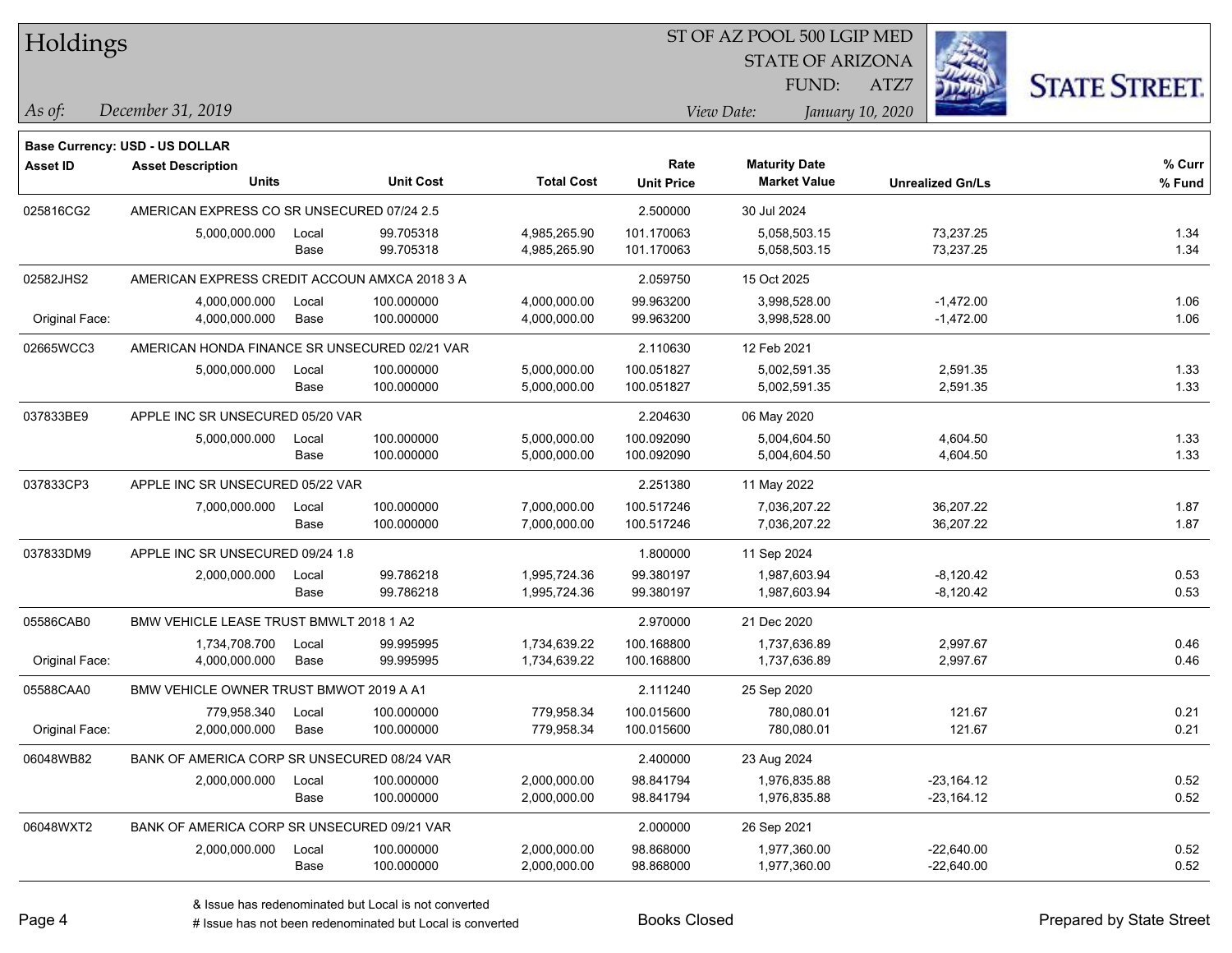| Holdings        |                                                |       |                  |                   | 51 OF AZ POOL 500 LGIP MED |                         |                  |                         |                      |  |
|-----------------|------------------------------------------------|-------|------------------|-------------------|----------------------------|-------------------------|------------------|-------------------------|----------------------|--|
|                 |                                                |       |                  |                   |                            | <b>STATE OF ARIZONA</b> |                  | Ź.                      |                      |  |
|                 |                                                |       |                  |                   |                            | FUND:                   | ATZ7             |                         | <b>STATE STREET.</b> |  |
| As of:          | December 31, 2019                              |       |                  |                   |                            | View Date:              | January 10, 2020 |                         |                      |  |
|                 | <b>Base Currency: USD - US DOLLAR</b>          |       |                  |                   |                            |                         |                  |                         |                      |  |
| <b>Asset ID</b> | <b>Asset Description</b>                       |       |                  |                   | Rate                       | <b>Maturity Date</b>    |                  |                         | % Curr               |  |
|                 | <b>Units</b>                                   |       | <b>Unit Cost</b> | <b>Total Cost</b> | <b>Unit Price</b>          | <b>Market Value</b>     |                  | <b>Unrealized Gn/Ls</b> | % Fund               |  |
| 06048WZJ2       | BANK OF AMERICA CORP SR UNSECURED 03/24 VAR    |       |                  |                   | 3.250000                   | 19 Mar 2024             |                  |                         |                      |  |
|                 | 2,000,000.000                                  | Local | 100.000000       | 2,000,000.00      | 100.281310                 | 2,005,626.20            |                  | 5,626.20                | 0.53                 |  |
|                 |                                                | Base  | 100.000000       | 2,000,000.00      | 100.281310                 | 2,005,626.20            |                  | 5,626.20                | 0.53                 |  |
| 06051GFT1       | BANK OF AMERICA CORP SR UNSECURED 10/20 2.625  |       |                  |                   | 2.625000                   | 19 Oct 2020             |                  |                         |                      |  |
|                 | 5,810,000.000                                  | Local | 100.133203       | 5,817,739.11      | 100.572467                 | 5,843,260.33            |                  | 25,521.22               | 1.55                 |  |
|                 |                                                | Base  | 100.133203       | 5,817,739.11      | 100.572467                 | 5,843,260.33            |                  | 25,521.22               | 1.55                 |  |
| 06051GHF9       | BANK OF AMERICA CORP SR UNSECURED 03/24 VAR    |       |                  |                   | 3.550000                   | 05 Mar 2024             |                  |                         |                      |  |
|                 | 3,564,000.000                                  | Local | 103.182687       | 3,677,430.95      | 103.785451                 | 3,698,913.47            |                  | 21,482.52               | 0.98                 |  |
|                 |                                                | Base  | 103.182687       | 3,677,430.95      | 103.785451                 | 3,698,913.47            |                  | 21,482.52               | 0.98                 |  |
| 06367TYL8       | BANK OF MONTREAL SR UNSECURED 06/20 2.1        |       |                  |                   | 2.100000                   | 15 Jun 2020             |                  |                         |                      |  |
|                 | 3,000,000.000                                  | Local | 99.998637        | 2,999,959.11      | 100.116743                 | 3,003,502.29            |                  | 3,543.18                | 0.80                 |  |
|                 |                                                | Base  | 99.998637        | 2,999,959.11      | 100.116743                 | 3,003,502.29            |                  | 3,543.18                | 0.80                 |  |
| 06367TYM6       | BANK OF MONTREAL SR UNSECURED 06/20 VAR        |       |                  |                   | 2.333630                   | 15 Jun 2020             |                  |                         |                      |  |
|                 | 5,000,000.000                                  | Local | 100.000000       | 5,000,000.00      | 100.162980                 | 5,008,149.00            |                  | 8,149.00                | 1.33                 |  |
|                 |                                                | Base  | 100.000000       | 5,000,000.00      | 100.162980                 | 5,008,149.00            |                  | 8,149.00                | 1.33                 |  |
| 06405LAB7       | BANK OF NEW YORK MELLON SR UNSECURED 06/21 VAR |       |                  |                   | 2.180130                   | 04 Jun 2021             |                  |                         |                      |  |
|                 | 2,000,000.000                                  | Local | 100.000000       | 2,000,000.00      | 100.092002                 | 2,001,840.04            |                  | 1,840.04                | 0.53                 |  |
|                 |                                                | Base  | 100.000000       | 2,000,000.00      | 100.092002                 | 2,001,840.04            |                  | 1,840.04                | 0.53                 |  |
| 06406RAL1       | BANK OF NY MELLON CORP SR UNSECURED 10/24 2.1  |       |                  |                   | 2.100000                   | 24 Oct 2024             |                  |                         |                      |  |
|                 | 3,000,000.000                                  | Local | 99.831609        | 2,994,948.28      | 100.130549                 | 3,003,916.47            |                  | 8,968.19                | 0.80                 |  |
|                 |                                                | Base  | 99.831609        | 2,994,948.28      | 100.130549                 | 3,003,916.47            |                  | 8,968.19                | 0.80                 |  |
| 064159SH0       | BANK OF NOVA SCOTIA SR UNSECURED 11/22 2       |       |                  |                   | 2.000000                   | 15 Nov 2022             |                  |                         |                      |  |
|                 | 3,000,000.000                                  | Local | 99.971145        | 2,999,134.36      | 100.161423                 | 3,004,842.69            |                  | 5,708.33                | 0.80                 |  |
|                 |                                                | Base  | 99.971145        | 2,999,134.36      | 100.161423                 | 3,004,842.69            |                  | 5,708.33                | 0.80                 |  |
| 07330NAT2       | TRUIST BANK SR UNSECURED 12/24 2.15            |       |                  |                   | 2.150000                   | 06 Dec 2024             |                  |                         |                      |  |
|                 | 5,000,000.000                                  | Local | 99.832461        | 4,991,623.05      | 99.842207                  | 4,992,110.35            |                  | 487.30                  | 1.33                 |  |
|                 |                                                | Base  | 99.832461        | 4,991,623.05      | 99.842207                  | 4,992,110.35            |                  | 487.30                  | 1.33                 |  |
| 126650CT5       | CVS HEALTH CORP SR UNSECURED 06/21 2.125       |       |                  |                   | 2.125000                   | 01 Jun 2021             |                  |                         |                      |  |
|                 | 2,000,000.000                                  | Local | 99.924753        | 1,998,495.06      | 100.172838                 | 2,003,456.76            |                  | 4,961.70                | 0.53                 |  |
|                 |                                                | Base  | 99.924753        | 1,998,495.06      | 100.172838                 | 2,003,456.76            |                  | 4,961.70                | 0.53                 |  |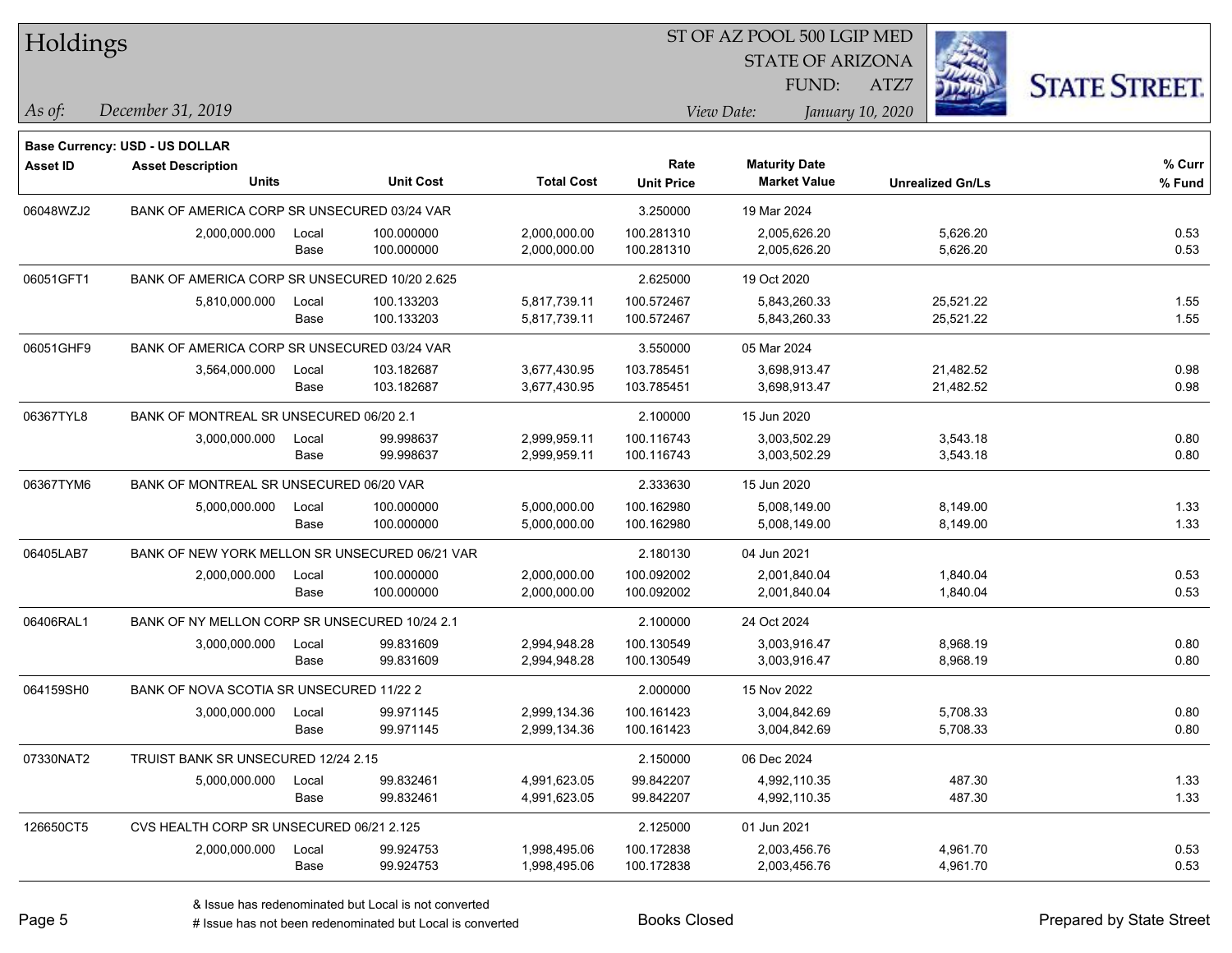| Holdings        |                                                 |       |                  |                   | ST OF AZ POOL 500 LGIP MED |                         |                         |                      |
|-----------------|-------------------------------------------------|-------|------------------|-------------------|----------------------------|-------------------------|-------------------------|----------------------|
|                 |                                                 |       |                  |                   |                            | <b>STATE OF ARIZONA</b> |                         |                      |
|                 |                                                 |       |                  |                   |                            | FUND:                   | ATZ7                    | <b>STATE STREET.</b> |
| $\vert$ As of:  | December 31, 2019                               |       |                  |                   |                            | View Date:              | January 10, 2020        |                      |
|                 | <b>Base Currency: USD - US DOLLAR</b>           |       |                  |                   |                            |                         |                         |                      |
| <b>Asset ID</b> | <b>Asset Description</b>                        |       |                  |                   | Rate                       | <b>Maturity Date</b>    |                         | % Curr               |
|                 | <b>Units</b>                                    |       | <b>Unit Cost</b> | <b>Total Cost</b> | <b>Unit Price</b>          | <b>Market Value</b>     | <b>Unrealized Gn/Ls</b> | % Fund               |
| 126650DB3       | CVS HEALTH CORP SR UNSECURED 03/20 VAR          |       |                  |                   | 2.515000                   | 09 Mar 2020             |                         |                      |
|                 | 5,000,000.000                                   | Local | 100.000000       | 5,000,000.00      | 100.079294                 | 5,003,964.70            | 3,964.70                | 1.33                 |
|                 |                                                 | Base  | 100.000000       | 5,000,000.00      | 100.079294                 | 5,003,964.70            | 3,964.70                | 1.33                 |
| 126650DE7       | CVS HEALTH CORP SR UNSECURED 08/24 2.625        |       |                  |                   | 2.625000                   | 15 Aug 2024             |                         |                      |
|                 | 1,000,000.000                                   | Local | 99.524858        | 995,248.58        | 100.853019                 | 1,008,530.19            | 13,281.61               | 0.27                 |
|                 |                                                 | Base  | 99.524858        | 995,248.58        | 100.853019                 | 1,008,530.19            | 13,281.61               | 0.27                 |
| 126802DH7       | CABELA S MASTER CREDIT CARD TR CABMT 2015 2 A1  |       |                  |                   | 2.250000                   | 17 Jul 2023             |                         |                      |
|                 | 1,000,000.000                                   | Local | 99.982405        | 999,824.05        | 100.107300                 | 1,001,073.00            | 1,248.95                | 0.27                 |
| Original Face:  | 1,000,000.000                                   | Base  | 99.982405        | 999,824.05        | 100.107300                 | 1,001,073.00            | 1,248.95                | 0.27                 |
| 126802DJ3       | CABELA S MASTER CREDIT CARD TR CABMT 2015 2 A2  |       |                  |                   | 2.409750                   | 17 Jul 2023             |                         |                      |
|                 | 2,000,000.000                                   | Local | 100.000000       | 2,000,000.00      | 100.243770                 | 2,004,875.40            | 4,875.40                | 0.53                 |
| Original Face:  | 2,000,000.000                                   | Base  | 100.000000       | 2,000,000.00      | 100.243770                 | 2,004,875.40            | 4,875.40                | 0.53                 |
| 136069TZ4       | CANADIAN IMPERIAL BANK SR UNSECURED 06/22 VAR   |       |                  |                   | 2.613630                   | 16 Jun 2022             |                         |                      |
|                 | 3,000,000.000                                   | Local | 100.000000       | 3,000,000.00      | 100.987564                 | 3,029,626.92            | 29,626.92               | 0.80                 |
|                 |                                                 | Base  | 100.000000       | 3,000,000.00      | 100.987564                 | 3,029,626.92            | 29,626.92               | 0.80                 |
| 14042RFH9       | CAPITAL ONE NA SR UNSECURED 01/20 2.35          |       |                  |                   | 2.350000                   | 31 Jan 2020             |                         |                      |
|                 | 5,000,000.000                                   | Local | 100.000000       | 5,000,000.00      | 100.019781                 | 5,000,989.05            | 989.05                  | 1.33                 |
|                 |                                                 | Base  | 100.000000       | 5,000,000.00      | 100.019781                 | 5,000,989.05            | 989.05                  | 1.33                 |
| 14315EAB6       | CARMAX AUTO OWNER TRUST CARMX 2018 4 A2A        |       |                  |                   | 3.110000                   | 15 Feb 2022             |                         |                      |
|                 | 1,616,929.060                                   | Local | 99.999446        | 1,616,920.11      | 100.384550                 | 1,623,146.96            | 6,226.85                | 0.43                 |
| Original Face:  | 3,000,000.000                                   | Base  | 99.999446        | 1,616,920.11      | 100.384550                 | 1,623,146.96            | 6,226.85                | 0.43                 |
| 172967KK6       | CITIGROUP INC SR UNSECURED 03/21 2.7            |       |                  |                   | 2.700000                   | 30 Mar 2021             |                         |                      |
|                 | 2,370,000.000                                   | Local | 100.130697       | 2,373,097.52      | 100.939037                 | 2,392,255.18            | 19,157.66               | 0.64                 |
|                 |                                                 | Base  | 100.130697       | 2,373,097.52      | 100.939037                 | 2,392,255.18            | 19,157.66               | 0.64                 |
| 17327TSA5       | CITIGROUP GLOBAL MARKETS SR UNSECURED 07/24 VAR |       |                  |                   | 2.500000                   | 31 Jul 2024             |                         |                      |
|                 | 2,000,000.000                                   | Local | 100.000000       | 2,000,000.00      | 100.161200                 | 2,003,224.00            | 3,224.00                | 0.53                 |
|                 |                                                 | Base  | 100.000000       | 2,000,000.00      | 100.161200                 | 2,003,224.00            | 3,224.00                | 0.53                 |
| 254687FK7       | WALT DISNEY COMPANY/THE COMPANY GUAR 08/24 1.75 |       |                  |                   | 1.750000                   | 30 Aug 2024             |                         |                      |
|                 | 5,000,000.000                                   | Local | 99.618683        | 4,980,934.15      | 99.241162                  | 4,962,058.10            | $-18,876.05$            | 1.32                 |
|                 |                                                 | Base  | 99.618683        | 4,980,934.15      | 99.241162                  | 4,962,058.10            | $-18,876.05$            | 1.32                 |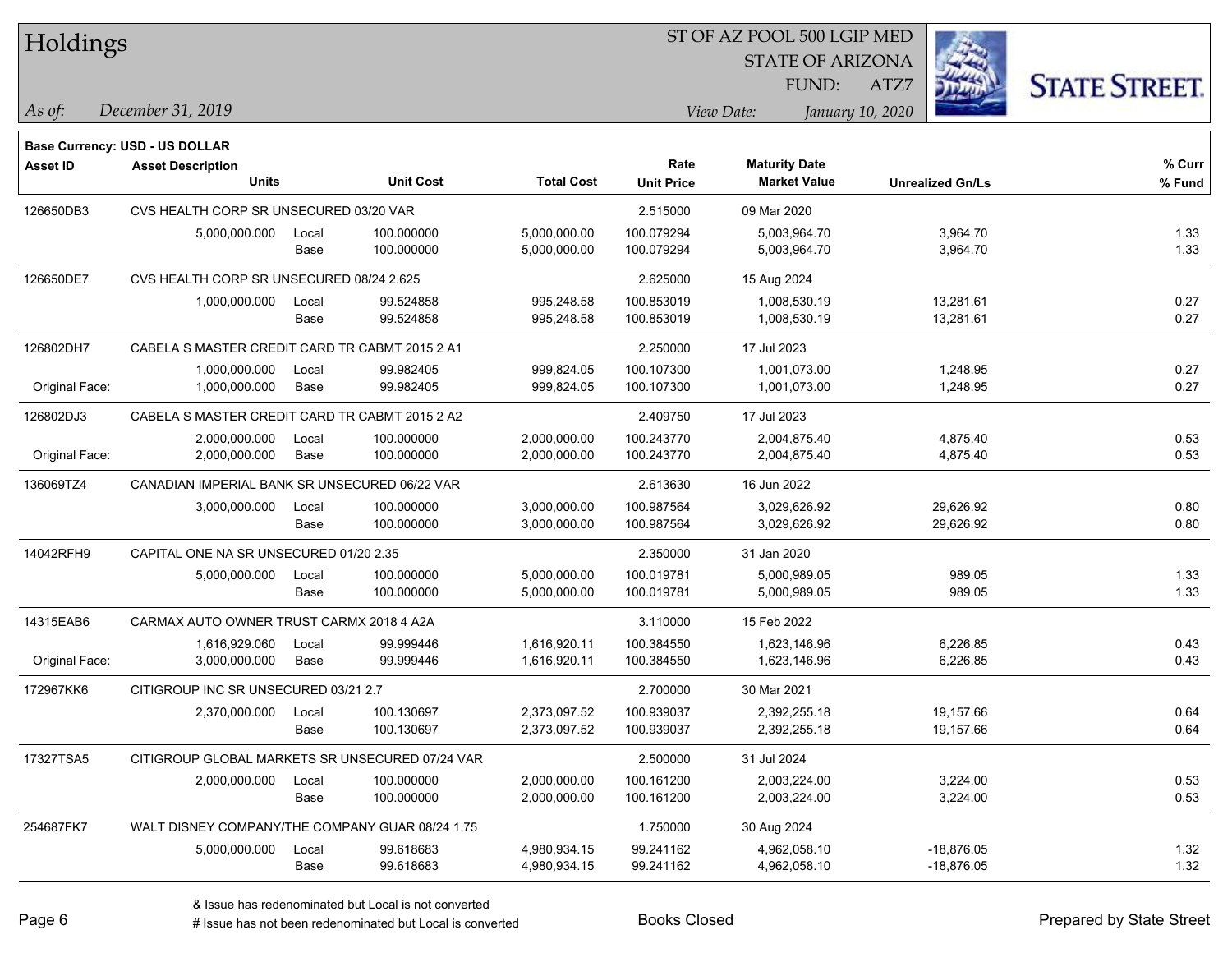|  | Holdings |
|--|----------|
|--|----------|

STATE OF ARIZONA FUND:

ATZ7



*December 31, 2019 As of: View Date: January 10, 2020*

**Base Currency: USD - US DOLLAR**

| Asset ID       | <b>Asset Description</b><br><b>Units</b>          |                                                    | <b>Unit Cost</b>         | <b>Total Cost</b>            | Rate<br><b>Unit Price</b> | <b>Maturity Date</b><br><b>Market Value</b> | <b>Unrealized Gn/Ls</b>    | % Curr<br>% Fund |
|----------------|---------------------------------------------------|----------------------------------------------------|--------------------------|------------------------------|---------------------------|---------------------------------------------|----------------------------|------------------|
| 278642AR4      | EBAY INC SR UNSECURED 06/20 2.15                  |                                                    |                          |                              | 2.150000                  | 05 Jun 2020                                 |                            |                  |
|                | 2,000,000.000                                     | Local<br>Base                                      | 99.985611<br>99.985611   | 1,999,712.21<br>1,999,712.21 | 100.068705<br>100.068705  | 2,001,374.10<br>2,001,374.10                | 1,661.89<br>1.661.89       | 0.53<br>0.53     |
| 29372JAB3      | ENTERPRISE FLEET FINANCING LLC EFF 2017 2 A2 144A |                                                    |                          |                              | 1.970000                  | 20 Jan 2023                                 |                            |                  |
| Original Face: | 675,645.390<br>3,000,000.000                      | Local<br>Base                                      | 100.138210<br>100.138210 | 676,579.20<br>676,579.20     | 99.961310<br>99.961310    | 675,383.98<br>675,383.98                    | $-1,195.22$<br>$-1,195.22$ | 0.18<br>0.18     |
| 29736RAL4      | ESTEE LAUDER CO INC SR UNSECURED 02/20 1.8        |                                                    |                          |                              | 1.800000                  | 07 Feb 2020                                 |                            |                  |
|                | 4,000,000.000                                     | Local<br>Base                                      | 99.999526<br>99.999526   | 3,999,981.04<br>3,999,981.04 | 100.006632<br>100.006632  | 4,000,265.28<br>4,000,265.28                | 284.24<br>284.24           | 1.06<br>1.06     |
| 30231GBC5      |                                                   | EXXON MOBIL CORPORATION SR UNSECURED 08/24 2.019   |                          |                              | 2.019000                  | 16 Aug 2024                                 |                            |                  |
|                | 5,000,000.000                                     | Local<br>Base                                      | 100.000000<br>100.000000 | 5,000,000.00<br>5,000,000.00 | 100.362055<br>100.362055  | 5,018,102.75<br>5,018,102.75                | 18,102.75<br>18,102.75     | 1.33<br>1.33     |
| 30303KAA4      |                                                   | FRESB MULTIFAMILY MORTGAGE PAS FRESB 2017 SB35 A5F |                          | 2.250000                     | 25 Jun 2022               |                                             |                            |                  |
| Original Face: | 2,625,649.370<br>5,126,000.000                    | Local<br>Base                                      | 100.000000<br>100.000000 | 2,625,649.37<br>2,625,649.37 | 100.502780<br>100.502780  | 2,638,850.61<br>2,638,850.61                | 13,201.24<br>13,201.24     | 0.70<br>0.70     |
| 31283K2K3      | FED HM LN PC POOL G11678 FG 04/20 FIXED 4.5       |                                                    |                          |                              | 4.500000                  | 01 Apr 2020                                 |                            |                  |
| Original Face: | 451.390<br>1,100,000.000                          | Local<br>Base                                      | 100.081969<br>100.081969 | 451.76<br>451.76             | 103.277353<br>103.277353  | 466.18<br>466.18                            | 14.42<br>14.42             | 0.00<br>0.00     |
| 3128M8RU0      | FED HM LN PC POOL G06499 FG 03/41 FIXED 4         |                                                    |                          |                              | 4.000000                  | 01 Mar 2041                                 |                            |                  |
| Original Face: | 662,519.680<br>2,090,000.000                      | Local<br>Base                                      | 103.358204<br>103.358204 | 684,768.44<br>684,768.44     | 107.349530<br>107.349530  | 711,211.76<br>711,211.76                    | 26,443.32<br>26,443.32     | 0.19<br>0.19     |
| 3128MMHX4      | FED HM LN PC POOL G18245 FG 03/23 FIXED 4.5       |                                                    |                          |                              | 4.500000                  | 01 Mar 2023                                 |                            |                  |
| Original Face: | 2,085.150<br>250,000.000                          | Local<br>Base                                      | 100.702587<br>100.702587 | 2,099.80<br>2,099.80         | 104.237958<br>104.237958  | 2,173.52<br>2,173.52                        | 73.72<br>73.72             | 0.00<br>0.00     |
| 3128MMK36      | FED HM LN PC POOL G18313 FG 06/24 FIXED 4.5       |                                                    |                          |                              | 4.500000                  | 01 Jun 2024                                 |                            |                  |
| Original Face: | 30,313.620<br>1,000,000.000                       | Local<br>Base                                      | 100.083626<br>100.083626 | 30,338.97<br>30,338.97       | 104.383313<br>104.383313  | 31,642.36<br>31,642.36                      | 1,303.39<br>1,303.39       | 0.01<br>0.01     |
| 3128MMKJ1      | FED HM LN PC POOL G18296 FG 02/24 FIXED 4.5       |                                                    |                          |                              | 4.500000                  | 01 Feb 2024                                 |                            |                  |
| Original Face: | 34,565.260<br>2,206,300.000                       | Local<br>Base                                      | 100.489567<br>100.489567 | 34,734.48<br>34,734.48       | 104.353588<br>104.353588  | 36,070.09<br>36,070.09                      | 1,335.61<br>1,335.61       | 0.01<br>0.01     |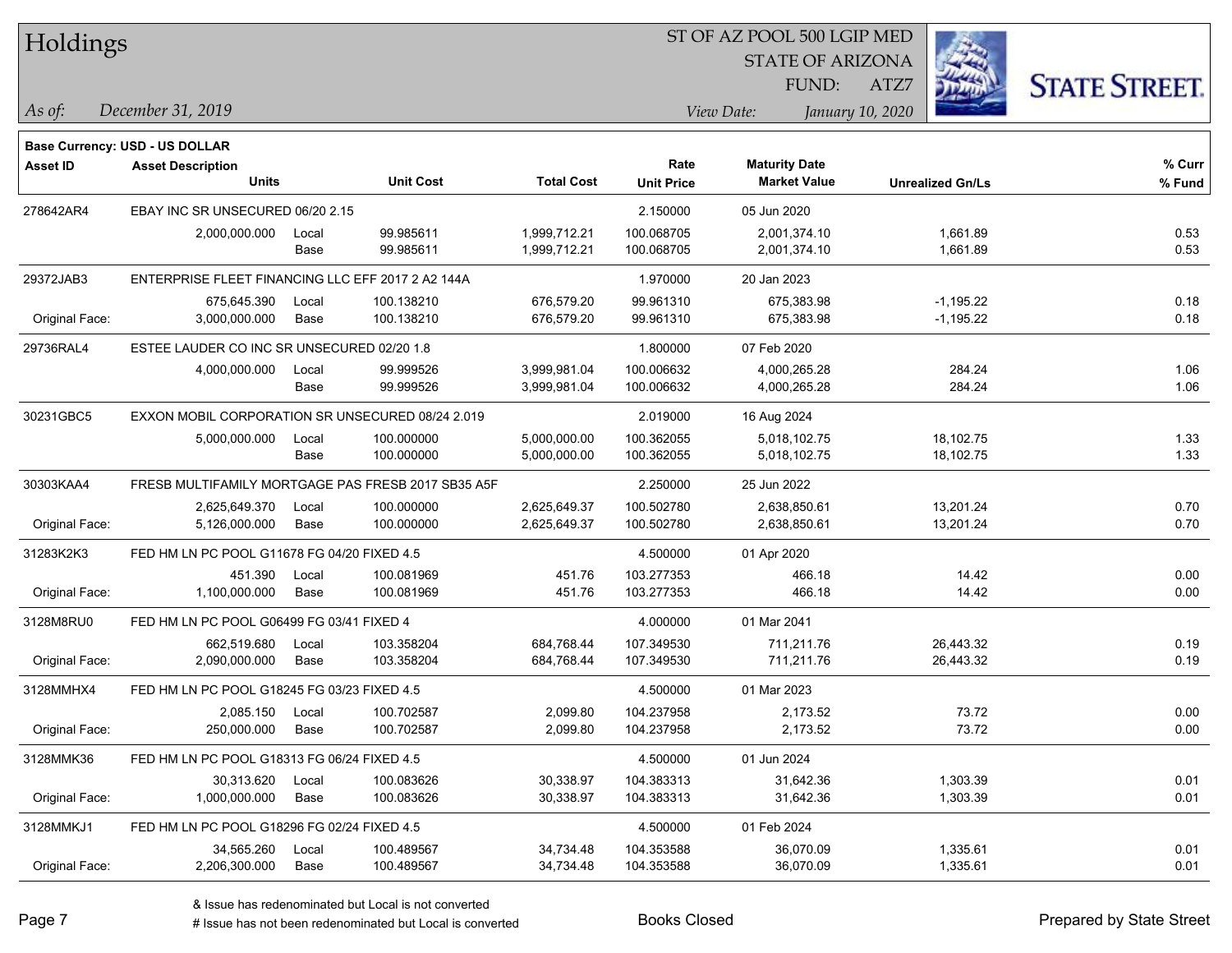| Holdings |  |  |
|----------|--|--|
|          |  |  |

STATE OF ARIZONA

ATZ7



*December 31, 2019 As of: View Date: January 10, 2020*

**Base Currency: USD - US DOLLAR**

FUND:

| <b>Asset ID</b> | <b>Asset Description</b><br><b>Units</b>    |       | <b>Unit Cost</b> | <b>Total Cost</b> | Rate<br><b>Unit Price</b> | <b>Maturity Date</b><br><b>Market Value</b> | <b>Unrealized Gn/Ls</b> | % Curr<br>% Fund |
|-----------------|---------------------------------------------|-------|------------------|-------------------|---------------------------|---------------------------------------------|-------------------------|------------------|
| 3128MMN33       | FED HM LN PC POOL G18409 FG 11/26 FIXED 3   |       |                  |                   | 3.000000                  | 01 Nov 2026                                 |                         |                  |
|                 | 608,498.850                                 | Local | 101.229506       | 615,980.38        | 102.677456                | 624.791.14                                  | 8,810.76                | 0.17             |
| Original Face:  | 5,000,000.000                               | Base  | 101.229506       | 615,980.38        | 102.677456                | 624,791.14                                  | 8,810.76                | 0.17             |
| 3128MMQT3       | FED HM LN PC POOL G18465 FG 05/28 FIXED 2.5 |       |                  |                   | 2.500000                  | 01 May 2028                                 |                         |                  |
|                 | 1,674,870.550                               | Local | 101.829397       | 1,705,510.58      | 101.394155                | 1,698,220.84                                | $-7,289.74$             | 0.45             |
| Original Face:  | 5,000,000.000                               | Base  | 101.829397       | 1,705,510.58      | 101.394155                | 1,698,220.84                                | $-7,289.74$             | 0.45             |
| 3128PMY87       | FED HM LN PC POOL J09735 FG 06/24 FIXED 4.5 |       |                  |                   | 4.500000                  | 01 Jun 2024                                 |                         |                  |
|                 | 27,447.290                                  | Local | 100.850503       | 27,680.73         | 103.988524                | 28,542.03                                   | 861.30                  | 0.01             |
| Original Face:  | 1,000,000.000                               | Base  | 100.850503       | 27,680.73         | 103.988524                | 28,542.03                                   | 861.30                  | 0.01             |
| 3128PR3M9       | FED HM LN PC POOL J12604 FG 07/25 FIXED 4   |       |                  |                   | 4.000000                  | 01 Jul 2025                                 |                         |                  |
|                 | 306,316.260                                 | Local | 101.083295       | 309,634.57        | 104.348644                | 319,636.86                                  | 10,002.29               | 0.08             |
| Original Face:  | 6,000,000.000                               | Base  | 101.083295       | 309,634.57        | 104.348644                | 319,636.86                                  | 10,002.29               | 0.08             |
| 3128PSKA4       | FED HM LN PC POOL J12989 FG 09/25 FIXED 3.5 |       |                  |                   | 3.500000                  | 01 Sep 2025                                 |                         |                  |
|                 | 302,506.700                                 | Local | 101.427939       | 306,826.31        | 103.648307                | 313,543.07                                  | 6,716.76                | 0.08             |
| Original Face:  | 5,000,000.000                               | Base  | 101.427939       | 306,826.31        | 103.648307                | 313,543.07                                  | 6,716.76                | 0.08             |
| 31292LFA8       | FED HM LN PC POOL C03761 FG 02/42 FIXED 3.5 |       |                  |                   | 3.500000                  | 01 Feb 2042                                 |                         |                  |
|                 | 1,696,732.200                               | Local | 103.711213       | 1,759,701.54      | 105.419081                | 1,788,679.49                                | 28,977.95               | 0.47             |
| Original Face:  | 5,000,000.000                               | Base  | 103.711213       | 1,759,701.54      | 105.419081                | 1,788,679.49                                | 28,977.95               | 0.47             |
| 312936EV5       | FED HM LN PC POOL A89148 FG 10/39 FIXED 4   |       |                  |                   | 4.000000                  | 01 Oct 2039                                 |                         |                  |
|                 | 1,081,083.430                               | Local | 103.599768       | 1,119,999.93      | 107.257804                | 1,159,546.35                                | 39,546.42               | 0.31             |
| Original Face:  | 5,700,000.000                               | Base  | 103.599768       | 1,119,999.93      | 107.257804                | 1,159,546.35                                | 39,546.42               | 0.31             |
| 312944H79       | FED HM LN PC POOL A95654 FG 12/40 FIXED 4   |       |                  |                   | 4.000000                  | 01 Dec 2040                                 |                         |                  |
|                 | 511,288.640                                 | Local | 103.346167       | 528,397.21        | 107.357583                | 548,907.13                                  | 20,509.92               | 0.15             |
| Original Face:  | 2,000,000.000                               | Base  | 103.346167       | 528,397.21        | 107.357583                | 548,907.13                                  | 20,509.92               | 0.15             |
| 3134GBWG3       | FREDDIE MAC NOTES 07/22 2.15                |       |                  |                   | 2.150000                  | 27 Jul 2022                                 |                         |                  |
|                 | 5,000,000.000                               | Local | 100.000000       | 5,000,000.00      | 100.025537                | 5,001,276.85                                | 1,276.85                | 1.33             |
|                 |                                             | Base  | 100.000000       | 5,000,000.00      | 100.025537                | 5,001,276.85                                | 1,276.85                | 1.33             |
| 3135G0U92       | <b>FANNIE MAE NOTES 01/22 2.625</b>         |       |                  |                   | 2.625000                  | 11 Jan 2022                                 |                         |                  |
|                 | 2,000,000.000                               | Local | 99.951321        | 1,999,026.42      | 102.023437                | 2,040,468.74                                | 41,442.32               | 0.54             |
|                 |                                             | Base  | 99.951321        | 1,999,026.42      | 102.023437                | 2,040,468.74                                | 41,442.32               | 0.54             |

A ISSUE ISSUE ISSUE ISSUE ISSUE ISSUE ISSUE ISSUE ISSUE ISSUE ISSUE ISSUE ISSUE ISSUE ISSUE ISSUE ISSUE ISSUE I<br>
# Issue has not been redenominated but Local is converted **BOOKS** Closed **Prepared by State Street**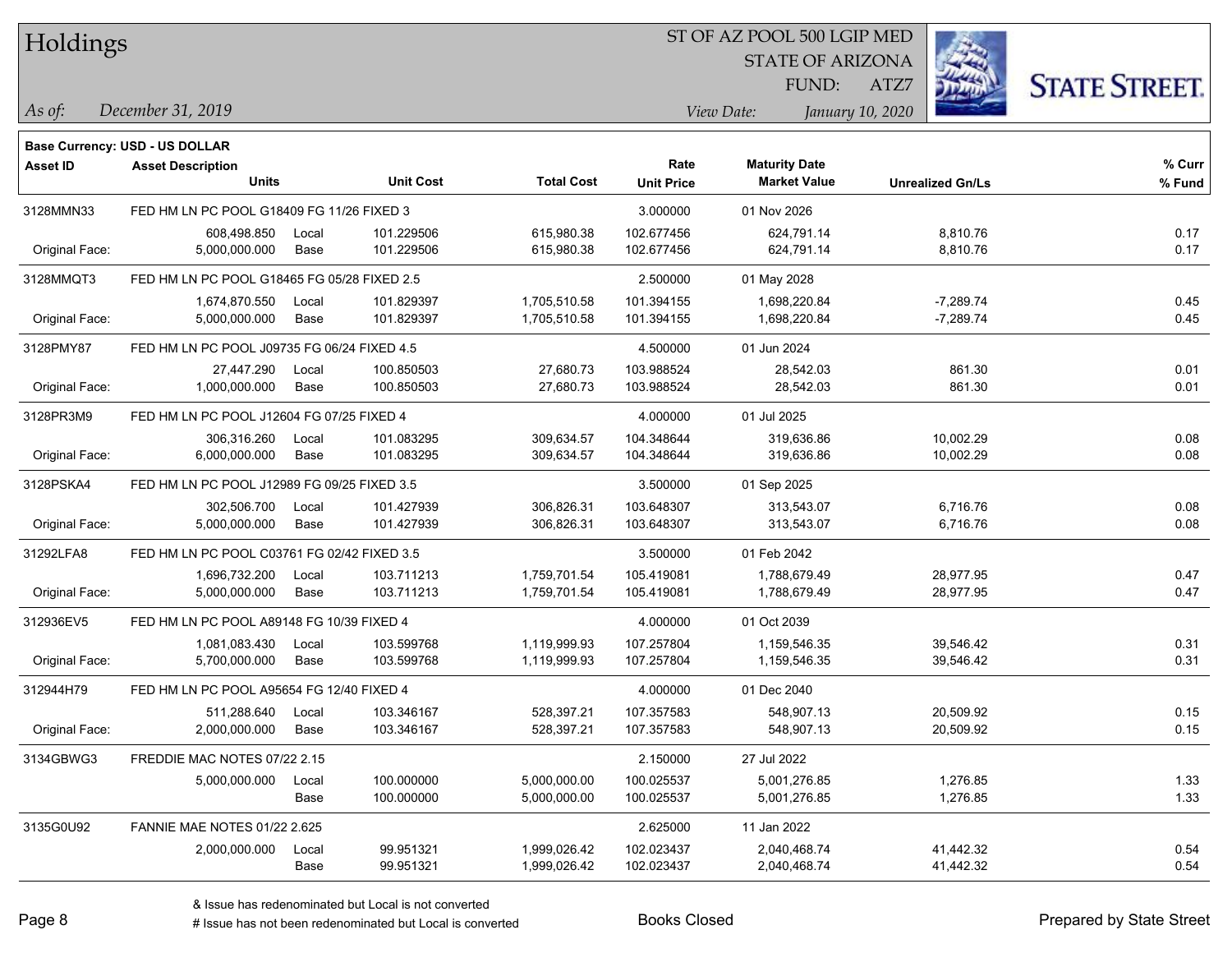| Holdings        |                                       |       |                         |                   | ST OF AZ POOL 500 LGIP MED |                         |                         |                      |  |  |  |
|-----------------|---------------------------------------|-------|-------------------------|-------------------|----------------------------|-------------------------|-------------------------|----------------------|--|--|--|
|                 |                                       |       |                         |                   |                            | <b>STATE OF ARIZONA</b> |                         |                      |  |  |  |
|                 |                                       |       |                         |                   |                            | FUND:                   | ATZ7                    | <b>STATE STREET.</b> |  |  |  |
| $\vert$ As of:  | December 31, 2019                     |       |                         |                   |                            | View Date:              | January 10, 2020        |                      |  |  |  |
|                 | <b>Base Currency: USD - US DOLLAR</b> |       |                         |                   |                            |                         |                         |                      |  |  |  |
| <b>Asset ID</b> | <b>Asset Description</b>              |       |                         |                   | Rate                       | <b>Maturity Date</b>    |                         | % Curr               |  |  |  |
|                 | <b>Units</b>                          |       | <b>Unit Cost</b>        | <b>Total Cost</b> | <b>Unit Price</b>          | <b>Market Value</b>     | <b>Unrealized Gn/Ls</b> | % Fund               |  |  |  |
| 3136ALSW2       | FANNIE MAE FNR 2014 68 MA             |       |                         |                   | 3.000000                   | 25 Nov 2040             |                         |                      |  |  |  |
|                 | 2,078,534.340                         | Local | 101.946486              | 2,118,992.72      | 101.815230                 | 2,116,264.52            | $-2,728.20$             | 0.56                 |  |  |  |
| Original Face:  | 5,300,000.000                         | Base  | 101.946486              | 2,118,992.72      | 101.815230                 | 2,116,264.52            | $-2,728.20$             | 0.56                 |  |  |  |
| 3137BDYM2       | FREDDIE MAC FHR 4387 E                |       |                         |                   | 2.000000                   | 15 Nov 2028             |                         |                      |  |  |  |
|                 | 2,920,635.000                         | Local | 99.798059               | 2,914,737.04      | 99.701310                  | 2,911,911.36            | $-2,825.68$             | 0.77                 |  |  |  |
| Original Face:  | 8,190,000.000                         | Base  | 99.798059               | 2,914,737.04      | 99.701310                  | 2,911,911.36            | $-2,825.68$             | 0.77                 |  |  |  |
| 3137BG5C9       | FREDDIE MAC FHR 4425 VL               |       |                         |                   | 4.000000                   | 15 Mar 2026             |                         |                      |  |  |  |
|                 | 743,842.370                           | Local | 104.972871              | 780,832.69        | 103.301690                 | 768,401.74              | $-12,430.95$            | 0.20                 |  |  |  |
| Original Face:  | 1,212,000.000                         | Base  | 104.972871              | 780,832.69        | 103.301690                 | 768,401.74              | $-12,430.95$            | 0.20                 |  |  |  |
| 3137EAEC9       | FREDDIE MAC NOTES 08/21 1.125         |       |                         |                   | 1.125000                   | 12 Aug 2021             |                         |                      |  |  |  |
|                 | 2,000,000.000                         | Local | 99.836138               | 1,996,722.75      | 99.262305                  | 1,985,246.10            | $-11,476.65$            | 0.53                 |  |  |  |
|                 |                                       | Base  | 99.836138               | 1,996,722.75      | 99.262305                  | 1,985,246.10            | $-11,476.65$            | 0.53                 |  |  |  |
| 31381N7L1       | FNMA POOL 466299 FN 11/20 FIXED 3.39  |       |                         |                   | 3.390000                   | 01 Nov 2020             |                         |                      |  |  |  |
|                 | 383,072.290                           | Local | 101.032241              | 387,026.52        | 100.370936                 | 384,493.24              | $-2,533.28$             | 0.10                 |  |  |  |
| Original Face:  | 500,000.000                           | Base  | 101.032241              | 387,026.52        | 100.370936                 | 384,493.24              | $-2,533.28$             | 0.10                 |  |  |  |
| 3138L9ZC9       | FNMA POOL AM8838 FN 09/21 FIXED 2.48  |       |                         |                   | 2.480000                   | 01 Sep 2021             |                         |                      |  |  |  |
|                 | 0.010                                 |       | Local -5,644,800.000000 | $-564.48$         | 100.000000                 | 0.01                    | 564.49                  | 0.00                 |  |  |  |
| Original Face:  | 2,000,000.000                         |       | Base -5,644,800.000000  | -564.48           | 100.000000                 | 0.01                    | 564.49                  | 0.00                 |  |  |  |
| 3138MFUC9       | FNMA POOL AQ0578 FN 11/27 FIXED 2.5   |       |                         |                   | 2.500000                   | 01 Nov 2027             |                         |                      |  |  |  |
|                 | 438,105.390                           | Local | 101.194439              | 443,338.29        | 101.425661                 | 444,351.29              | 1,013.00                | 0.12                 |  |  |  |
| Original Face:  | 1,500,000.000                         | Base  | 101.194439              | 443,338.29        | 101.425661                 | 444,351.29              | 1,013.00                | 0.12                 |  |  |  |
| 31403DHB8       | FNMA POOL 745526 FN 05/21 FIXED VAR   |       |                         |                   | 6.000000                   | 01 May 2021             |                         |                      |  |  |  |
|                 | 12,643.430                            | Local | 100.218374              | 12,671.04         | 101.617951                 | 12,847.99               | 176.95                  | 0.00                 |  |  |  |
| Original Face:  | 2,500,000.000                         | Base  | 100.218374              | 12,671.04         | 101.617951                 | 12,847.99               | 176.95                  | 0.00                 |  |  |  |
| 31412QBF5       | FNMA POOL 931638 FN 07/39 FIXED 4.5   |       |                         |                   | 4.500000                   | 01 Jul 2039             |                         |                      |  |  |  |
|                 | 60,709.890                            | Local | 101.465511              | 61,599.60         | 108.524022                 | 65,884.81               | 4,285.21                | 0.02                 |  |  |  |
| Original Face:  | 983,845.000                           | Base  | 101.465511              | 61,599.60         | 108.524022                 | 65,884.81               | 4,285.21                | 0.02                 |  |  |  |
| 31413MFY8       | FNMA POOL 949383 FN 08/22 FIXED 6     |       |                         |                   | 6.000000                   | 01 Aug 2022             |                         |                      |  |  |  |
|                 | 25,586.500                            | Local | 100.360854              | 25,678.83         | 102.412173                 | 26,203.69               | 524.86                  | 0.01                 |  |  |  |
| Original Face:  | 1,800,000.000                         | Base  | 100.360854              | 25,678.83         | 102.412173                 | 26,203.69               | 524.86                  | 0.01                 |  |  |  |

denote the redenominated but Local is converted Books Closed Prepared by State Street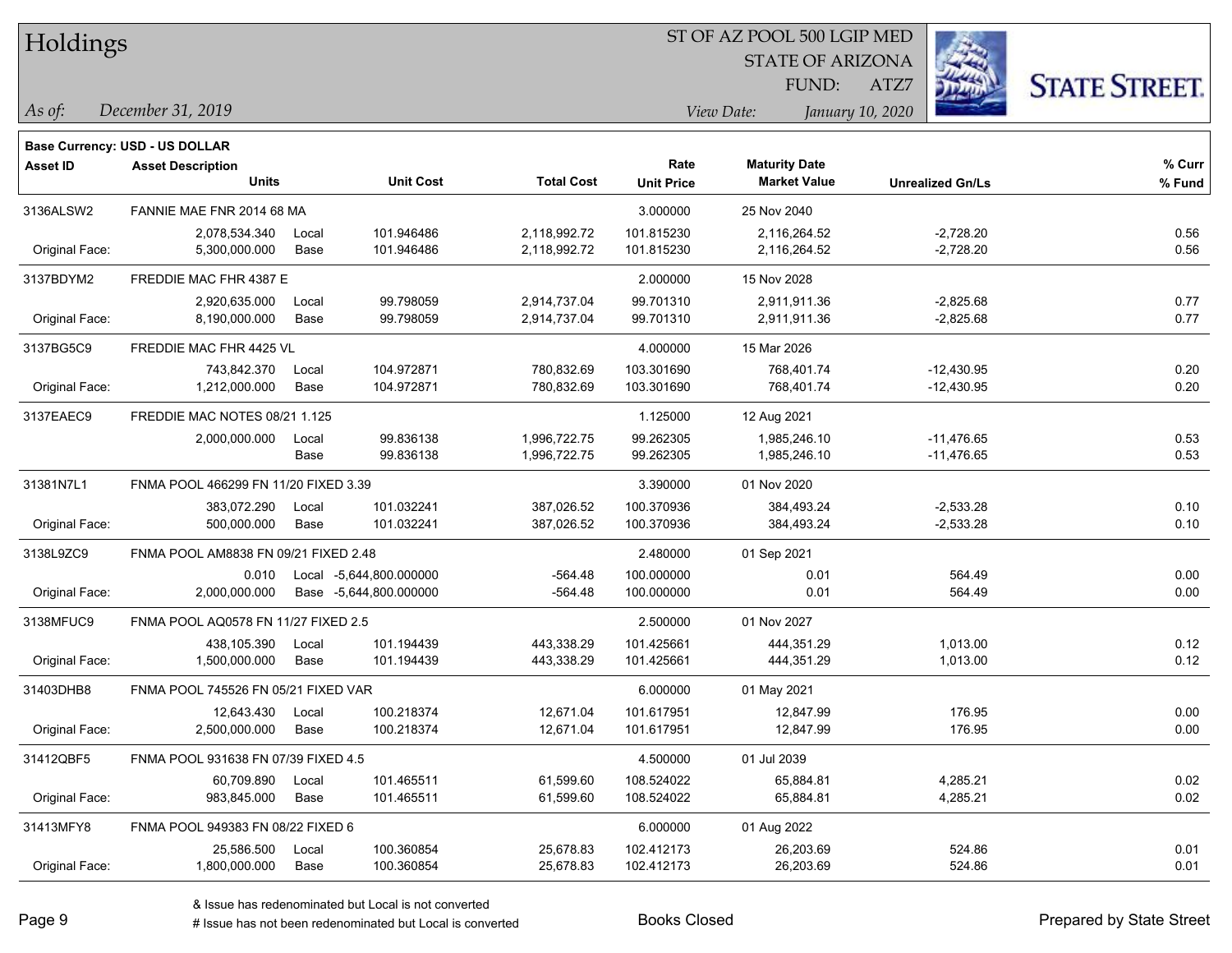|  | Holdings |
|--|----------|
|--|----------|

STATE OF ARIZONA

ATZ7



*December 31, 2019 As of: View Date: January 10, 2020*

**Base Currency: USD - US DOLLAR**

FUND:

| <b>Asset ID</b> | <b>Asset Description</b>            |       |                  |                   | Rate              | <b>Maturity Date</b> |                         | % Curr |
|-----------------|-------------------------------------|-------|------------------|-------------------|-------------------|----------------------|-------------------------|--------|
|                 | <b>Units</b>                        |       | <b>Unit Cost</b> | <b>Total Cost</b> | <b>Unit Price</b> | <b>Market Value</b>  | <b>Unrealized Gn/Ls</b> | % Fund |
| 31416B6K9       | FNMA POOL 995574 FN 11/21 FIXED VAR |       |                  |                   | 4.500000          | 01 Nov 2021          |                         |        |
|                 | 12,686.990                          | Local | 100.836053       | 12,793.06         | 103.235796        | 13,097.52            | 304.46                  | 0.00   |
| Original Face:  | 3,350,000.000                       | Base  | 100.836053       | 12,793.06         | 103.235796        | 13,097.52            | 304.46                  | 0.00   |
| 31416XE97       | FNMA POOL AB1959 FN 12/40 FIXED 4   |       |                  |                   | 4.000000          | 01 Dec 2040          |                         |        |
|                 | 1,308,929.280                       | Local | 103.693367       | 1,357,272.84      | 105.832073        | 1,385,266.99         | 27,994.15               | 0.37   |
| Original Face:  | 5,200,000.000                       | Base  | 103.693367       | 1,357,272.84      | 105.832073        | 1,385,266.99         | 27,994.15               | 0.37   |
| 31417AU98       | FNMA POOL AB4207 FN 01/27 FIXED 2.5 |       |                  |                   | 2.500000          | 01 Jan 2027          |                         |        |
|                 | 550,920.860                         | Local | 101.336127       | 558,281.86        | 101.528249        | 559,340.30           | 1,058.44                | 0.15   |
| Original Face:  | 2,680,283.000                       | Base  | 101.336127       | 558,281.86        | 101.528249        | 559,340.30           | 1,058.44                | 0.15   |
| 31417CUR4       | FNMA POOL AB5991 FN 08/27 FIXED 2.5 |       |                  |                   | 2.500000          | 01 Aug 2027          |                         |        |
|                 | 3,992,377.950                       | Local | 102.002599       | 4,072,329.26      | 101.335657        | 4,045,702.43         | $-26,626.83$            | 1.07   |
| Original Face:  | 15,000,000.000                      | Base  | 102.002599       | 4,072,329.26      | 101.335657        | 4,045,702.43         | $-26,626.83$            | 1.07   |
| 31417GSE7       | FNMA POOL AB9516 FN 05/28 FIXED 2.5 |       |                  |                   | 2.500000          | 01 May 2028          |                         |        |
|                 | 1,529,172.710                       | Local | 101.114098       | 1,546,209.19      | 101.338632        | 1,549,642.71         | 3,433.52                | 0.41   |
| Original Face:  | 4,200,000.000                       | Base  | 101.114098       | 1,546,209.19      | 101.338632        | 1,549,642.71         | 3,433.52                | 0.41   |
| 31417SXR6       | FNMA POOL AC6087 FN 11/24 FIXED 5   |       |                  |                   | 5.000000          | 01 Nov 2024          |                         |        |
|                 | 95,223.360                          | Local | 101.729261       | 96,870.02         | 103.755183        | 98,799.17            | 1,929.15                | 0.03   |
| Original Face:  | 1,500,000.000                       | Base  | 101.729261       | 96,870.02         | 103.755183        | 98,799.17            | 1,929.15                | 0.03   |
| 31417VTG8       | FNMA POOL AC8650 FN 01/25 FIXED 4   |       |                  |                   | 4.000000          | 01 Jan 2025          |                         |        |
|                 | 148,805.730                         | Local | 101.063124       | 150,387.72        | 104.297048        | 155,199.98           | 4,812.26                | 0.04   |
| Original Face:  | 3,200,000.000                       | Base  | 101.063124       | 150,387.72        | 104.297048        | 155,199.98           | 4,812.26                | 0.04   |
| 31418ACU0       | FNMA POOL MA0982 FN 02/27 FIXED 3.5 |       |                  |                   | 3.500000          | 01 Feb 2027          |                         |        |
|                 | 141,090.060                         | Local | 102.599836       | 144,758.17        | 103.618887        | 146,195.95           | 1,437.78                | 0.04   |
| Original Face:  | 765,534.000                         | Base  | 102.599836       | 144,758.17        | 103.618887        | 146,195.95           | 1,437.78                | 0.04   |
| 31418AHW1       | FNMA POOL MA1144 FN 08/27 FIXED 2.5 |       |                  |                   | 2.500000          | 01 Aug 2027          |                         |        |
|                 | 1,163,548.450                       | Local | 101.998941       | 1,186,807.10      | 101.334928        | 1,179,080.98         | $-7,726.12$             | 0.31   |
| Original Face:  | 5,157,070.000                       | Base  | 101.998941       | 1,186,807.10      | 101.334928        | 1,179,080.98         | $-7,726.12$             | 0.31   |
| 31418RFS5       | FNMA POOL AD3776 FN 03/25 FIXED 4.5 |       |                  |                   | 4.500000          | 01 Mar 2025          |                         |        |
|                 | 162,166.550                         | Local | 101.263300       | 164,215.20        | 105.167831        | 170,547.04           | 6,331.84                | 0.05   |
| Original Face:  | 5,000,000.000                       | Base  | 101.263300       | 164,215.20        | 105.167831        | 170,547.04           | 6,331.84                | 0.05   |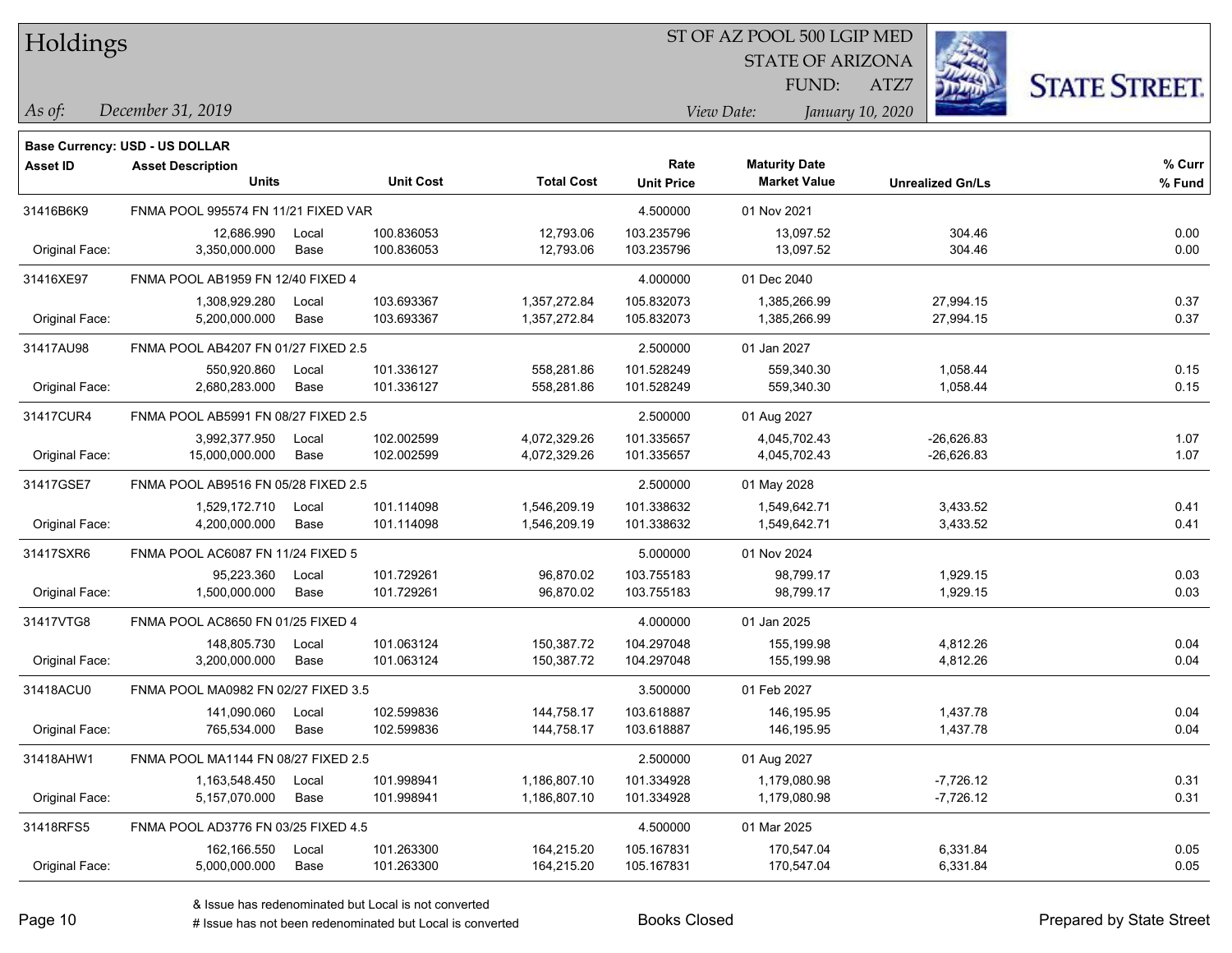| Holdings |  |
|----------|--|
|----------|--|

STATE OF ARIZONA

ATZ7



*December 31, 2019 As of: View Date: January 10, 2020*

**Base Currency: USD - US DOLLAR**

FUND:

| <b>Asset ID</b> | <b>Asset Description</b><br><b>Units</b>       |       | <b>Unit Cost</b> | <b>Total Cost</b> | Rate<br><b>Unit Price</b> | <b>Maturity Date</b><br><b>Market Value</b> | <b>Unrealized Gn/Ls</b> | % Curr<br>% Fund |
|-----------------|------------------------------------------------|-------|------------------|-------------------|---------------------------|---------------------------------------------|-------------------------|------------------|
| 31419AJM0       | FNMA POOL AE0267 FN 08/25 FIXED VAR            |       |                  |                   | 4.000000                  | 01 Aug 2025                                 |                         |                  |
|                 | 291,505.500                                    | Local | 101.763919       | 296,647.42        | 104.268865                | 303,949.48                                  | 7,302.06                | 0.08             |
| Original Face:  | 5,000,000.000                                  | Base  | 101.763919       | 296,647.42        | 104.268865                | 303,949.48                                  | 7,302.06                | 0.08             |
| 31419BBT1       | FNMA POOL AE0949 FN 02/41 FIXED VAR            |       |                  |                   | 4.000000                  | 01 Feb 2041                                 |                         |                  |
|                 | 380,800.160                                    | Local | 103.481099       | 394,056.19        | 107.255454                | 408,428.94                                  | 14,372.75               | 0.11             |
| Original Face:  | 2,000,000.000                                  | Base  | 103.481099       | 394,056.19        | 107.255454                | 408,428.94                                  | 14,372.75               | 0.11             |
| 31419CZL0       | FNMA POOL AE2546 FN 09/40 FIXED 4.5            |       |                  |                   | 4.500000                  | 01 Sep 2040                                 |                         |                  |
|                 | 216,920.100                                    | Local | 103.312238       | 224,105.01        | 108.603374                | 235,582.55                                  | 11,477.54               | 0.06             |
| Original Face:  | 5,000,000.000                                  | Base  | 103.312238       | 224,105.01        | 108.603374                | 235,582.55                                  | 11,477.54               | 0.06             |
| 31419JM47       | FNMA POOL AE7578 FN 11/40 FIXED 4.5            |       |                  |                   | 4.500000                  | 01 Nov 2040                                 |                         |                  |
|                 | 2,195,784.860                                  | Local | 106.556383       | 2,339,748.92      | 106.763079                | 2,344,287.52                                | 4,538.60                | 0.62             |
| Original Face:  | 14,750,000.000                                 | Base  | 106.556383       | 2,339,748.92      | 106.763079                | 2,344,287.52                                | 4,538.60                | 0.62             |
| 31419KU78       | FNMA POOL AE8705 FN 11/25 FIXED 3              |       |                  |                   | 3.000000                  | 01 Nov 2025                                 |                         |                  |
|                 | 196,953.800                                    | Local | 101.002590       | 198,928.44        | 102.593748                | 202,062.29                                  | 3,133.85                | 0.05             |
| Original Face:  | 2,000,000.000                                  | Base  | 101.002590       | 198,928.44        | 102.593748                | 202,062.29                                  | 3,133.85                | 0.05             |
| 316773CT5       | FIFTH THIRD BANCORP SR UNSECURED 07/20 2.875   |       |                  |                   | 2.875000                  | 27 Jul 2020                                 |                         |                  |
|                 | 4,000,000.000                                  | Local | 100.087972       | 4,003,518.89      | 100.415925                | 4,016,637.00                                | 13,118.11               | 1.07             |
|                 |                                                | Base  | 100.087972       | 4,003,518.89      | 100.415925                | 4,016,637.00                                | 13,118.11               | 1.07             |
| 38150AD28       | GOLDMAN SACHS GROUP INC SR UNSECURED 07/24 VAR |       |                  |                   | 2.500000                  | 31 Jul 2024                                 |                         |                  |
|                 | 5,000,000.000                                  | Local | 100.000000       | 5,000,000.00      | 100.157700                | 5,007,885.00                                | 7,885.00                | 1.33             |
|                 |                                                | Base  | 100.000000       | 5,000,000.00      | 100.157700                | 5,007,885.00                                | 7,885.00                | 1.33             |
| 38378KBF5       | GOVERNMENT NATIONAL MORTGAGE A GNR 2013 30 A   |       |                  |                   | 1.500000                  | 16 May 2042                                 |                         |                  |
|                 | 2,275,777.480                                  | Local | 98.870866        | 2,250,080.90      | 98.323660                 | 2,237,627.71                                | $-12,453.19$            | 0.59             |
| Original Face:  | 4,000,000.000                                  | Base  | 98.870866        | 2,250,080.90      | 98.323660                 | 2,237,627.71                                | $-12,453.19$            | 0.59             |
| 38378KDJ5       | GOVERNMENT NATIONAL MORTGAGE A GNR 2013 46 AB  |       |                  |                   | 1.723000                  | 16 Aug 2042                                 |                         |                  |
|                 | 402,443.520                                    | Local | 99.146561        | 399,008.91        | 98.849240                 | 397,812.36                                  | $-1,196.55$             | 0.11             |
| Original Face:  | 1,900,000.000                                  | Base  | 99.146561        | 399,008.91        | 98.849240                 | 397,812.36                                  | $-1,196.55$             | 0.11             |
| 38379KTC2       | GOVERNMENT NATIONAL MORTGAGE A GNR 2015 85 AF  |       |                  |                   | 2.400000                  | 16 May 2044                                 |                         |                  |
|                 | 1,882,292.460                                  | Local | 99.567000        | 1,874,142.14      | 99.881000                 | 1,880,052.53                                | 5,910.39                | 0.50             |
| Original Face:  | 3,050,000.000                                  | Base  | 99.567000        | 1,874,142.14      | 99.881000                 | 1,880,052.53                                | 5,910.39                | 0.50             |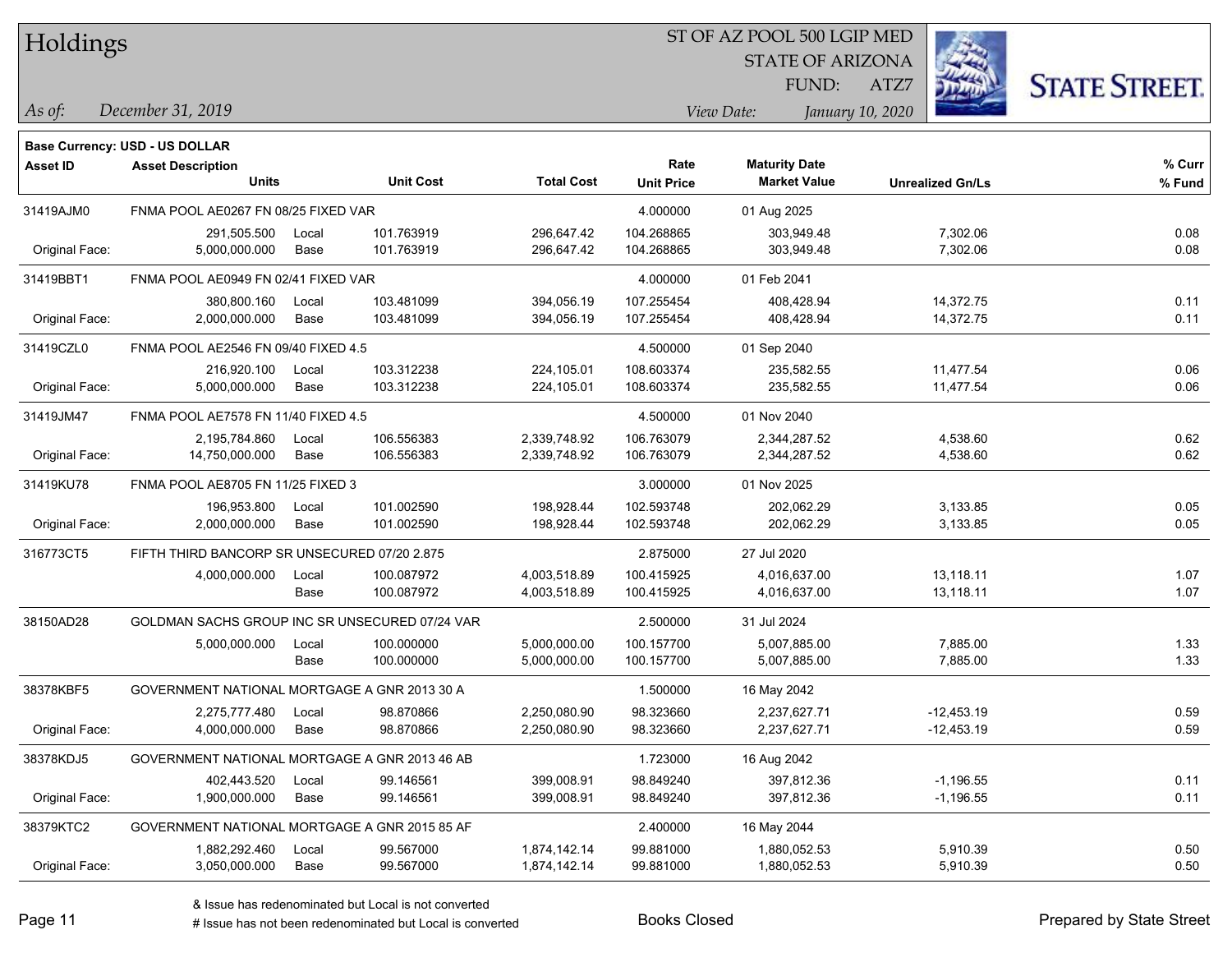| Holdings        |                                                  |       |                  |                   | ST OF AZ POOL 500 LGIP MED |                         |                         |                      |
|-----------------|--------------------------------------------------|-------|------------------|-------------------|----------------------------|-------------------------|-------------------------|----------------------|
|                 |                                                  |       |                  |                   |                            | <b>STATE OF ARIZONA</b> |                         |                      |
|                 |                                                  |       |                  |                   |                            | FUND:                   | ATZ7                    | <b>STATE STREET.</b> |
| As of:          | December 31, 2019                                |       |                  |                   |                            | View Date:              | January 10, 2020        |                      |
|                 | Base Currency: USD - US DOLLAR                   |       |                  |                   |                            |                         |                         |                      |
| <b>Asset ID</b> | <b>Asset Description</b>                         |       |                  |                   | Rate                       | <b>Maturity Date</b>    |                         | $%$ Curr             |
|                 | Units                                            |       | <b>Unit Cost</b> | <b>Total Cost</b> | <b>Unit Price</b>          | <b>Market Value</b>     | <b>Unrealized Gn/Ls</b> | % Fund               |
| 38379U5P7       | GOVERNMENT NATIONAL MORTGAGE A GNR 2017 20 AG    |       |                  |                   | 2.000000                   | 16 Aug 2048             |                         |                      |
|                 | 2,792,518.500                                    | Local | 99.317262        | 2,773,452.91      | 98.797020                  | 2.758.925.06            | $-14,527.85$            | 0.73                 |
| Original Face:  | 3,000,000.000                                    | Base  | 99.317262        | 2,773,452.91      | 98.797020                  | 2,758,925.06            | $-14,527.85$            | 0.73                 |
| 38380HX49       | GOVERNMENT NATIONAL MORTGAGE A GNR 2017 165 MD   |       |                  |                   | 2.250000                   | 20 Nov 2042             |                         |                      |
|                 | 3,592,471.800                                    | Local | 99.867543        | 3,587,713.32      | 100.154150                 | 3,598,009.60            | 10,296.28               | 0.96                 |
| Original Face:  | 5,000,000.000                                    | Base  | 99.867543        | 3,587,713.32      | 100.154150                 | 3,598,009.60            | 10,296.28               | 0.96                 |
| 38380LN25       | GOVERNMENT NATIONAL MORTGAGE A GNR 2019 H18 KA   |       |                  |                   | 2.200000                   | 20 Nov 2069             |                         |                      |
|                 | 1,000,000.000                                    | Local | 100.421182       | 1,004,211.82      | 100.056125                 | 1,000,561.25            | $-3,650.57$             | 0.27                 |
| Original Face:  | 1,000,000.000                                    | Base  | 100.421182       | 1,004,211.82      | 100.056125                 | 1,000,561.25            | $-3,650.57$             | 0.27                 |
| 44932HAC7       | IBM CREDIT LLC SR UNSECURED 09/22 2.2            |       |                  |                   | 2.200000                   | 08 Sep 2022             |                         |                      |
|                 | 3,000,000.000                                    | Local | 100.000000       | 3,000,000.00      | 100.786308                 | 3,023,589.24            | 23,589.24               | 0.80                 |
|                 |                                                  | Base  | 100.000000       | 3,000,000.00      | 100.786308                 | 3,023,589.24            | 23,589.24               | 0.80                 |
| 45818WCL8       | INTER AMERICAN DEVEL BK SR UNSECURED 07/23 2.53  |       |                  |                   | 2.530000                   | 06 Jul 2023             |                         |                      |
|                 | 2,000,000.000                                    | Local | 100.000000       | 2,000,000.00      | 100.935000                 | 2,018,700.00            | 18,700.00               | 0.54                 |
|                 |                                                  | Base  | 100.000000       | 2,000,000.00      | 100.935000                 | 2,018,700.00            | 18,700.00               | 0.54                 |
| 45905U6T6       | INTL BK RECON + DEVELOP SR UNSECURED 07/24 2.2   |       |                  |                   | 2.200000                   | 01 Jul 2024             |                         |                      |
|                 | 2,000,000.000                                    | Local | 100.000000       | 2,000,000.00      | 100.300580                 | 2,006,011.60            | 6,011.60                | 0.53                 |
|                 |                                                  | Base  | 100.000000       | 2,000,000.00      | 100.300580                 | 2,006,011.60            | 6,011.60                | 0.53                 |
| 46625HRL6       | JPMORGAN CHASE + CO SR UNSECURED 05/23 2.7       |       |                  |                   | 2.700000                   | 18 May 2023             |                         |                      |
|                 | 3,000,000.000                                    | Local | 98.639573        | 2,959,187.19      | 101.819524                 | 3,054,585.72            | 95,398.53               | 0.81                 |
|                 |                                                  | Base  | 98.639573        | 2,959,187.19      | 101.819524                 | 3,054,585.72            | 95,398.53               | 0.81                 |
| 48128GG79       | JPMORGAN CHASE + CO SR UNSECURED 08/24 2.25      |       |                  |                   | 2.250000                   | 30 Aug 2024             |                         |                      |
|                 | 5,000,000.000                                    | Local | 100.000000       | 5,000,000.00      | 98.514575                  | 4,925,728.75            | $-74,271.25$            | 1.31                 |
|                 |                                                  | Base  | 100.000000       | 5,000,000.00      | 98.514575                  | 4,925,728.75            | -74,271.25              | 1.31                 |
| 48128GM49       | JPMORGAN CHASE + CO SR UNSECURED 11/24 VAR       |       |                  |                   | 2.300000                   | 27 Nov 2024             |                         |                      |
|                 | 3,000,000.000                                    | Local | 100.000000       | 3,000,000.00      | 99.650923                  | 2,989,527.69            | $-10,472.31$            | 0.79                 |
|                 |                                                  | Base  | 100.000000       | 3,000,000.00      | 99.650923                  | 2,989,527.69            | $-10,472.31$            | 0.79                 |
| 55279HAN0       | MANUF + TRADERS TRUST CO SR UNSECURED 08/20 2.05 |       |                  |                   | 2.050000                   | 17 Aug 2020             |                         |                      |
|                 | 2,000,000.000                                    | Local | 99.982449        | 1,999,648.97      | 100.036088                 | 2,000,721.76            | 1,072.79                | 0.53                 |
|                 |                                                  | Base  | 99.982449        | 1,999,648.97      | 100.036088                 | 2,000,721.76            | 1,072.79                | 0.53                 |

 $\overline{\phantom{0}}$ 

 $\overline{\phantom{0}}$ 

 $\overline{\phantom{0}}$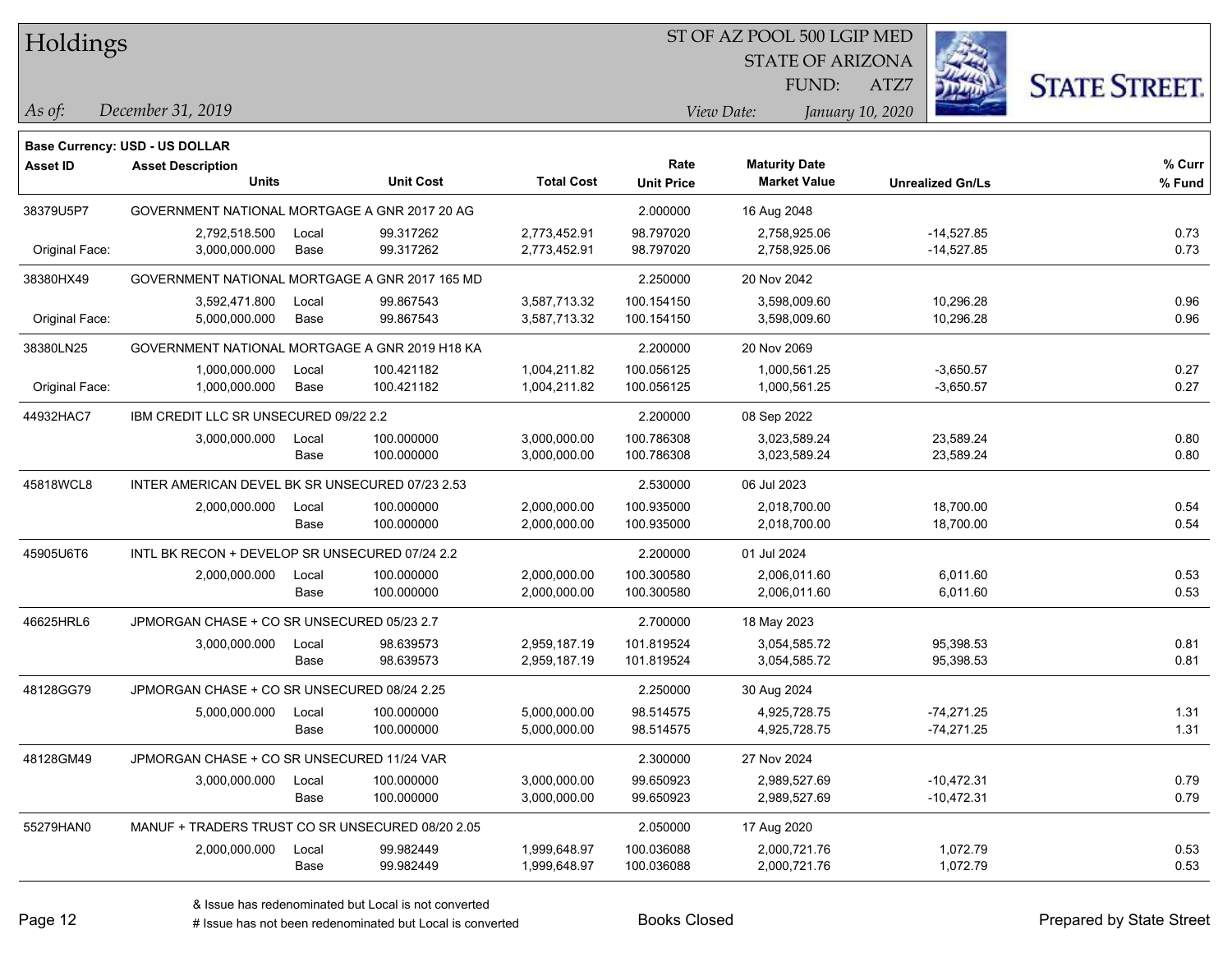| Holdings |
|----------|
|          |

STATE OF ARIZONA FUND:



*December 31, 2019 As of: View Date: January 10, 2020*

**Base Currency: USD - US DOLLAR**

ATZ7

| <b>Asset ID</b> | <b>Asset Description</b>                        |       |                  |                   | Rate              | <b>Maturity Date</b> |                         | % Curr |
|-----------------|-------------------------------------------------|-------|------------------|-------------------|-------------------|----------------------|-------------------------|--------|
|                 | <b>Units</b>                                    |       | <b>Unit Cost</b> | <b>Total Cost</b> | <b>Unit Price</b> | <b>Market Value</b>  | <b>Unrealized Gn/Ls</b> | % Fund |
| 55279HAS9       | MANUF + TRADERS TRUST CO SR UNSECURED 01/21 VAR |       |                  |                   | 2.209630          | 25 Jan 2021          |                         |        |
|                 | 7,000,000.000                                   | Local | 100.000000       | 7,000,000.00      | 100.044680        | 7,003,127.60         | 3,127.60                | 1.86   |
|                 |                                                 | Base  | 100.000000       | 7,000,000.00      | 100.044680        | 7,003,127.60         | 3,127.60                | 1.86   |
| 58769QAB7       | MERCEDES BENZ AUTO LEASE TRUST MBALT 2019 B A2  |       |                  |                   | 2.010000          | 15 Dec 2021          |                         |        |
|                 | 1,000,000.000                                   | Local | 99.994992        | 999,949.92        | 100.034810        | 1,000,348.10         | 398.18                  | 0.27   |
| Original Face:  | 1,000,000.000                                   | Base  | 99.994992        | 999,949.92        | 100.034810        | 1,000,348.10         | 398.18                  | 0.27   |
| 58933YAP0       | MERCK + CO INC SR UNSECURED 02/20 VAR           |       |                  |                   | 2.276380          | 10 Feb 2020          |                         |        |
|                 | 5,500,000.000                                   | Local | 100.000000       | 5,500,000.00      | 100.054219        | 5,502,982.05         | 2,982.05                | 1.46   |
|                 |                                                 | Base  | 100.000000       | 5,500,000.00      | 100.054219        | 5,502,982.05         | 2,982.05                | 1.46   |
| 58933YAS4       | MERCK + CO INC SR UNSECURED 02/20 1.85          |       |                  |                   | 1.850000          | 10 Feb 2020          |                         |        |
|                 | 3,000,000.000                                   | Local | 99.999583        | 2,999,987.50      | 99.975409         | 2,999,262.27         | $-725.23$               | 0.80   |
|                 |                                                 | Base  | 99.999583        | 2,999,987.50      | 99.975409         | 2,999,262.27         | $-725.23$               | 0.80   |
| 594918AY0       | MICROSOFT CORP SR UNSECURED 02/20 1.85          |       |                  |                   | 1.850000          | 12 Feb 2020          |                         |        |
|                 | 8,000,000.000                                   | Local | 100.006389       | 8,000,511.12      | 100.000730        | 8,000,058.40         | $-452.72$               | 2.12   |
|                 |                                                 | Base  | 100.006389       | 8,000,511.12      | 100.000730        | 8,000,058.40         | $-452.72$               | 2.12   |
| 65339KAQ3       | NEXTERA ENERGY CAPITAL COMPANY GUAR 09/20 3.342 |       |                  |                   | 3.342000          | 01 Sep 2020          |                         |        |
|                 | 2,000,000.000                                   | Local | 100.092228       | 2,001,844.56      | 100.875372        | 2,017,507.44         | 15,662.88               | 0.54   |
|                 |                                                 | Base  | 100.092228       | 2,001,844.56      | 100.875372        | 2,017,507.44         | 15,662.88               | 0.54   |
| 6903538B6       | OVERSEAS PRIVATE INV COR US GOVT GUAR 09/26 VAR |       |                  |                   | 1.990000          | 15 Sep 2026          |                         |        |
|                 | 2,000,000.000                                   | Local | 100.000000       | 2,000,000.00      | 100.000000        | 2,000,000.00         | 0.00                    | 0.53   |
| Original Face:  | 2,000,000.000                                   | Base  | 100.000000       | 2,000,000.00      | 100.000000        | 2,000,000.00         | 0.00                    | 0.53   |
| 69353REU8       | PNC BANK NA SR UNSECURED 11/20 2.45             |       |                  |                   | 2.450000          | 05 Nov 2020          |                         |        |
|                 | 3,790,000.000                                   | Local | 99.961595        | 3,788,544.45      | 100.470442        | 3,807,829.75         | 19,285.30               | 1.01   |
|                 |                                                 | Base  | 99.961595        | 3,788,544.45      | 100.470442        | 3,807,829.75         | 19,285.30               | 1.01   |
| 69353RFC7       | PNC BANK NA SR UNSECURED 05/20 2                |       |                  |                   | 2.000000          | 19 May 2020          |                         |        |
|                 | 2,000,000.000                                   | Local | 99.985669        | 1,999,713.37      | 100.014507        | 2,000,290.14         | 576.77                  | 0.53   |
|                 |                                                 | Base  | 99.985669        | 1,999,713.37      | 100.014507        | 2,000,290.14         | 576.77                  | 0.53   |
| 69353RFD5       | PNC BANK NA SR UNSECURED 05/20 VAR              |       |                  |                   | 2.262630          | 19 May 2020          |                         |        |
|                 | 2,000,000.000                                   | Local | 100.000000       | 2,000,000.00      | 100.104385        | 2,002,087.70         | 2,087.70                | 0.53   |
|                 |                                                 | Base  | 100.000000       | 2,000,000.00      | 100.104385        | 2,002,087.70         | 2,087.70                | 0.53   |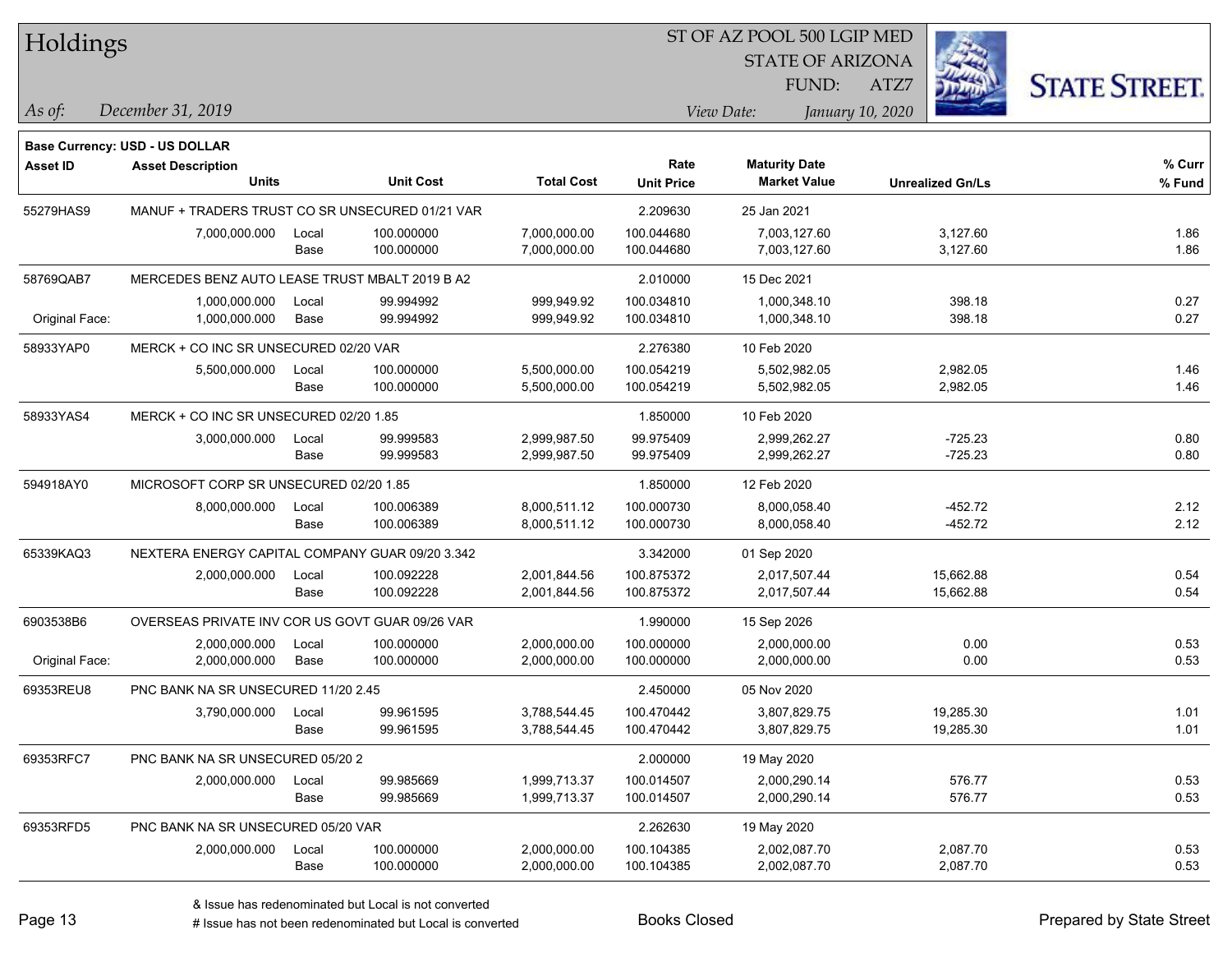| Holdings        |                                                                   |       |                  |                   |                   | ST OF AZ POOL 500 LGIP MED |                  |                         |                      |
|-----------------|-------------------------------------------------------------------|-------|------------------|-------------------|-------------------|----------------------------|------------------|-------------------------|----------------------|
|                 |                                                                   |       |                  |                   |                   | <b>STATE OF ARIZONA</b>    |                  |                         |                      |
|                 |                                                                   |       |                  |                   |                   | FUND:                      | ATZ7             |                         | <b>STATE STREET.</b> |
| As of:          | December 31, 2019                                                 |       |                  |                   |                   | View Date:                 | January 10, 2020 |                         |                      |
|                 |                                                                   |       |                  |                   |                   |                            |                  |                         |                      |
| <b>Asset ID</b> | <b>Base Currency: USD - US DOLLAR</b><br><b>Asset Description</b> |       |                  |                   | Rate              | <b>Maturity Date</b>       |                  |                         | $%$ Curr             |
|                 | <b>Units</b>                                                      |       | <b>Unit Cost</b> | <b>Total Cost</b> | <b>Unit Price</b> | <b>Market Value</b>        |                  | <b>Unrealized Gn/Ls</b> | % Fund               |
| 78012KWY9       | ROYAL BANK OF CANADA SR UNSECURED 03/22 VAR                       |       |                  |                   | 2.150000          | 30 Mar 2022                |                  |                         |                      |
|                 | 4,000,000.000                                                     | Local | 99.932722        | 3,997,308.87      | 99.985847         | 3,999,433.88               |                  | 2,125.01                | 1.06                 |
|                 |                                                                   | Base  | 99.932722        | 3,997,308.87      | 99.985847         | 3,999,433.88               |                  | 2,125.01                | 1.06                 |
| 78013XGQ5       | ROYAL BANK OF CANADA SR UNSECURED 03/23 VAR                       |       |                  |                   | 3.000000          | 06 Mar 2023                |                  |                         |                      |
|                 | 5,000,000.000                                                     | Local | 100.000000       | 5,000,000.00      | 99.761882         | 4,988,094.10               |                  | $-11,905.90$            | 1.32                 |
|                 |                                                                   | Base  | 100.000000       | 5,000,000.00      | 99.761882         | 4,988,094.10               |                  | $-11,905.90$            | 1.32                 |
| 78014RAQ3       | ROYAL BANK OF CANADA SR UNSECURED 10/21 VAR                       |       |                  |                   | 3.000000          | 22 Oct 2021                |                  |                         |                      |
|                 | 2,000,000.000                                                     | Local | 100.000000       | 2,000,000.00      | 101.184000        | 2,023,680.00               |                  | 23,680.00               | 0.54                 |
|                 |                                                                   | Base  | 100.000000       | 2,000,000.00      | 101.184000        | 2,023,680.00               |                  | 23,680.00               | 0.54                 |
| 855244AN9       | STARBUCKS CORP SR UNSECURED 03/23 3.1                             |       |                  |                   | 3.100000          | 01 Mar 2023                |                  |                         |                      |
|                 | 3,000,000.000                                                     | Local | 99.979953        | 2,999,398.59      | 103.135226        | 3,094,056.78               |                  | 94,658.19               | 0.82                 |
|                 |                                                                   | Base  | 99.979953        | 2,999,398.59      | 103.135226        | 3,094,056.78               |                  | 94,658.19               | 0.82                 |
| 87165LBB6       | SYNCHRONY CREDIT CARD MASTER N SYNCT 2016 2 A                     |       |                  |                   | 2.210000          | 15 May 2024                |                  |                         |                      |
|                 | 500,000.000                                                       | Local | 99.997860        | 499,989.30        | 100.409420        | 502,047.10                 |                  | 2,057.80                | 0.13                 |
| Original Face:  | 500,000.000                                                       | Base  | 99.997860        | 499,989.30        | 100.409420        | 502,047.10                 |                  | 2,057.80                | 0.13                 |
| 880591EV0       | TENN VALLEY AUTHORITY SR UNSECURED 03/20 2.25                     |       |                  |                   | 2.250000          | 15 Mar 2020                |                  |                         |                      |
|                 | 5,000,000.000                                                     | Local | 99.978341        | 4,998,917.07      | 100.130126        | 5,006,506.30               |                  | 7,589.23                | 1.33                 |
|                 |                                                                   | Base  | 99.978341        | 4,998,917.07      | 100.130126        | 5,006,506.30               |                  | 7,589.23                | 1.33                 |
| 89114Q3J5       | TORONTO DOMINION BANK SR UNSECURED 07/22 VAR                      |       |                  |                   | 2.750000          | 22 Jul 2022                |                  |                         |                      |
|                 | 3,000,000.000                                                     | Local | 100.000000       | 3,000,000.00      | 99.768826         | 2,993,064.78               |                  | $-6,935.22$             | 0.79                 |
|                 |                                                                   | Base  | 100.000000       | 3,000,000.00      | 99.768826         | 2,993,064.78               |                  | $-6,935.22$             | 0.79                 |
| 89114Q5A2       | TORONTO DOMINION BANK SR UNSECURED 08/24 VAR                      |       |                  |                   | 2.450000          | 14 Aug 2024                |                  |                         |                      |
|                 | 3,000,000.000                                                     | Local | 100.000000       | 3,000,000.00      | 101.191230        | 3,035,736.90               |                  | 35,736.90               | 0.81                 |
|                 |                                                                   | Base  | 100.000000       | 3,000,000.00      | 101.191230        | 3,035,736.90               |                  | 35,736.90               | 0.81                 |
| 89233MAB9       | TOYOTA AUTO RECEIVABLES OWNER TAOT 2019 D A2                      |       |                  |                   | 1.920000          | 15 Jul 2022                |                  |                         |                      |
|                 | 3,000,000.000                                                     | Local | 99.992880        | 2,999,786.41      | 99.994207         | 2,999,826.21               |                  | 39.80                   | 0.80                 |
| Original Face:  | 3,000,000.000                                                     | Base  | 99.992880        | 2,999,786.41      | 99.994207         | 2,999,826.21               |                  | 39.80                   | 0.80                 |
| 89236TCD5       | TOYOTA MOTOR CREDIT CORP SR UNSECURED 02/20 VAR                   |       |                  |                   | 2.304630          | 13 Feb 2020                |                  |                         |                      |
|                 | 5,000,000.000                                                     | Local | 100.000000       | 5,000,000.00      | 100.015860        | 5,000,793.00               |                  | 793.00                  | 1.33                 |
|                 |                                                                   | Base  | 100.000000       | 5,000,000.00      | 100.015860        | 5,000,793.00               |                  | 793.00                  | 1.33                 |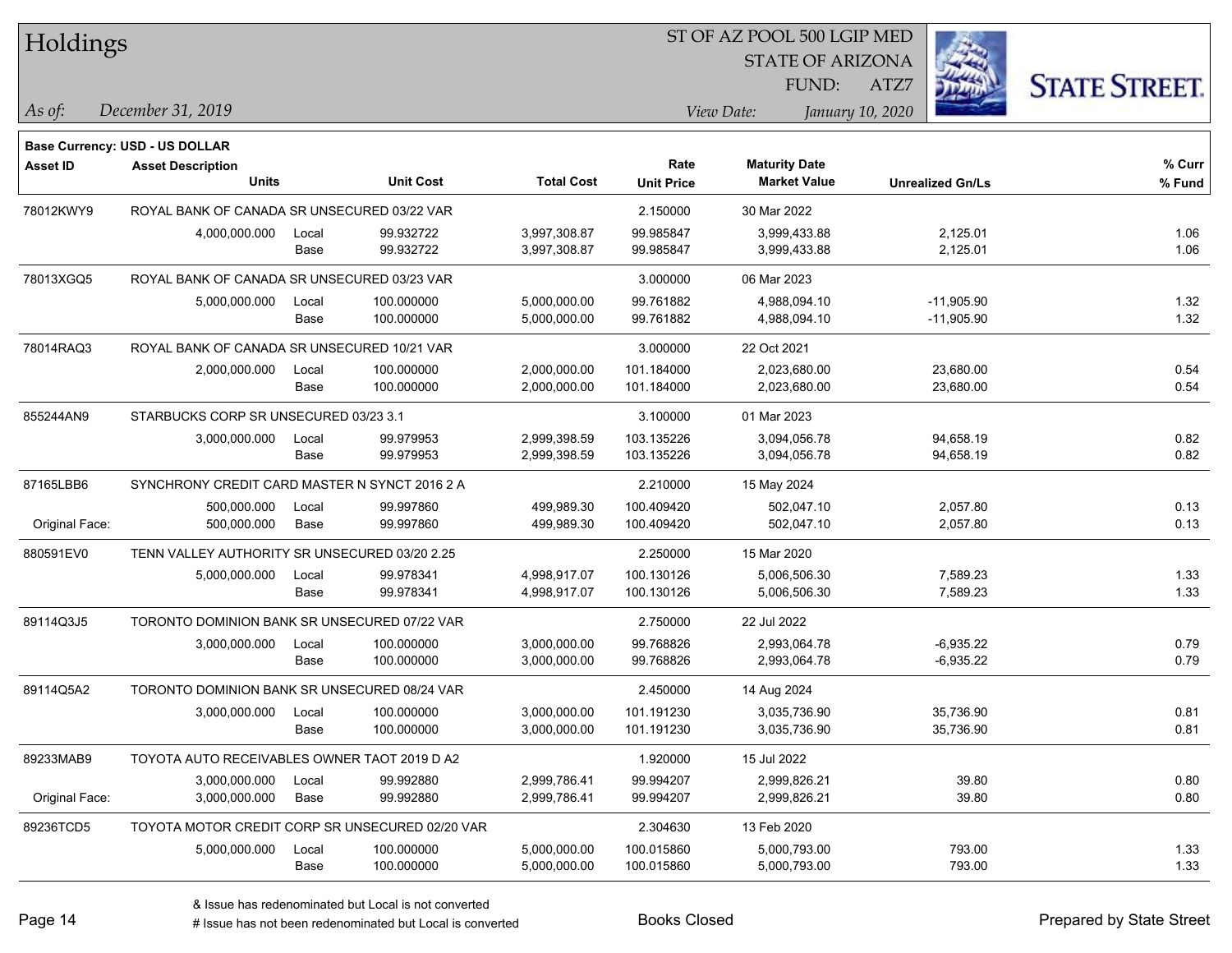| Holdings        |                                                  |       |                  |                   |                           | ST OF AZ POOL 500 LGIP MED                  |                         |                      |
|-----------------|--------------------------------------------------|-------|------------------|-------------------|---------------------------|---------------------------------------------|-------------------------|----------------------|
|                 |                                                  |       |                  |                   |                           | <b>STATE OF ARIZONA</b>                     |                         |                      |
|                 |                                                  |       |                  |                   |                           | FUND:                                       | ATZ7                    | <b>STATE STREET.</b> |
| $\vert$ As of:  | December 31, 2019                                |       |                  |                   |                           | View Date:                                  | January 10, 2020        |                      |
|                 |                                                  |       |                  |                   |                           |                                             |                         |                      |
|                 | Base Currency: USD - US DOLLAR                   |       |                  |                   |                           |                                             |                         |                      |
| <b>Asset ID</b> | <b>Asset Description</b><br><b>Units</b>         |       | <b>Unit Cost</b> | <b>Total Cost</b> | Rate<br><b>Unit Price</b> | <b>Maturity Date</b><br><b>Market Value</b> | <b>Unrealized Gn/Ls</b> | % Curr<br>% Fund     |
| 89236TFX8       | TOYOTA MOTOR CREDIT CORP SR UNSECURED 04/22 2.65 |       |                  |                   | 2.650000                  | 12 Apr 2022                                 |                         |                      |
|                 | 2,000,000.000                                    | Local | 99.952175        | 1,999,043.50      | 101.784899                | 2,035,697.98                                | 36,654.48               | 0.54                 |
|                 |                                                  | Base  | 99.952175        | 1,999,043.50      | 101.784899                | 2,035,697.98                                | 36,654.48               | 0.54                 |
| 90331HNL3       | US BANK NA CINCINNATI SR UNSECURED 01/23 2.85    |       |                  |                   | 2.850000                  | 23 Jan 2023                                 |                         |                      |
|                 | 2,000,000.000                                    | Local | 100.281759       | 2,005,635.18      | 102.414427                | 2,048,288.54                                | 42,653.36               | 0.54                 |
|                 |                                                  | Base  | 100.281759       | 2,005,635.18      | 102.414427                | 2,048,288.54                                | 42,653.36               | 0.54                 |
| 90331HPG2       | US BANK NA CINCINNATI SR UNSECURED 12/22 VAR     |       |                  |                   | 2.285000                  | 09 Dec 2022                                 |                         |                      |
|                 | 5,000,000.000                                    | Local | 100.000000       | 5,000,000.00      | 100.163000                | 5,008,150.00                                | 8,150.00                | 1.33                 |
|                 |                                                  | Base  | 100.000000       | 5,000,000.00      | 100.163000                | 5,008,150.00                                | 8,150.00                | 1.33                 |
| 91159HHX1       | US BANCORP SR UNSECURED 07/24 2.4                |       |                  |                   | 2.400000                  | 30 Jul 2024                                 |                         |                      |
|                 | 5,000,000.000                                    | Local | 99.910363        | 4,995,518.16      | 101.392046                | 5,069,602.30                                | 74,084.14               | 1.35                 |
|                 |                                                  | Base  | 99.910363        | 4,995,518.16      | 101.392046                | 5,069,602.30                                | 74,084.14               | 1.35                 |
| 9128282Q2       | US TREASURY N/B 08/20 1.5                        |       |                  |                   | 1.500000                  | 15 Aug 2020                                 |                         |                      |
|                 | 2,000,000.000                                    | Local | 99.812197        | 1,996,243.93      | 99.921875                 | 1,998,437.50                                | 2,193.57                | 0.53                 |
|                 |                                                  | Base  | 99.812197        | 1,996,243.93      | 99.921875                 | 1,998,437.50                                | 2,193.57                | 0.53                 |
| 9128283B4       | US TREASURY FRN 10/19 VAR                        |       |                  |                   | 1.684744                  | 31 Oct 2019                                 |                         |                      |
|                 | 0.000                                            | Local | 0.000000         | $-0.03$           | 0.000000                  | 0.00                                        | 0.03                    | 0.00                 |
|                 |                                                  | Base  | 0.000000         | $-0.03$           | 0.000000                  | 0.00                                        | 0.03                    | 0.00                 |
| 9128284J6       | US TREASURY N/B 04/20 2.375                      |       |                  |                   | 2.375000                  | 30 Apr 2020                                 |                         |                      |
|                 | 2,000,000.000                                    | Local | 100.097871       | 2,001,957.42      | 100.242188                | 2,004,843.76                                | 2,886.34                | 0.53                 |
|                 |                                                  | Base  | 100.097871       | 2,001,957.42      | 100.242188                | 2,004,843.76                                | 2,886.34                | 0.53                 |
| 9128284Y3       | US TREASURY N/B 08/20 2.625                      |       |                  |                   | 2.625000                  | 31 Aug 2020                                 |                         |                      |
|                 | 1,000,000.000                                    | Local | 99.917920        | 999,179.20        | 100.640625                | 1,006,406.25                                | 7,227.05                | 0.27                 |
|                 |                                                  | Base  | 99.917920        | 999,179.20        | 100.640625                | 1,006,406.25                                | 7,227.05                | 0.27                 |
| 9128285X4       | US TREASURY N/B 01/21 2.5                        |       |                  |                   | 2.500000                  | 31 Jan 2021                                 |                         |                      |
|                 | 2,000,000.000                                    | Local | 100.844412       | 2,016,888.24      | 100.917969                | 2,018,359.38                                | 1,471.14                | 0.54                 |
|                 |                                                  | Base  | 100.844412       | 2,016,888.24      | 100.917969                | 2,018,359.38                                | 1,471.14                | 0.54                 |
| 9128287G9       | US TREASURY FRN 07/21 VAR                        |       |                  |                   | 1.745863                  | 31 Jul 2021                                 |                         |                      |
|                 | 2,000,000.000                                    | Local | 99.936721        | 1,998,734.41      | 100.042795                | 2,000,855.90                                | 2,121.49                | 0.53                 |
|                 |                                                  | Base  | 99.936721        | 1,998,734.41      | 100.042795                | 2,000,855.90                                | 2,121.49                | 0.53                 |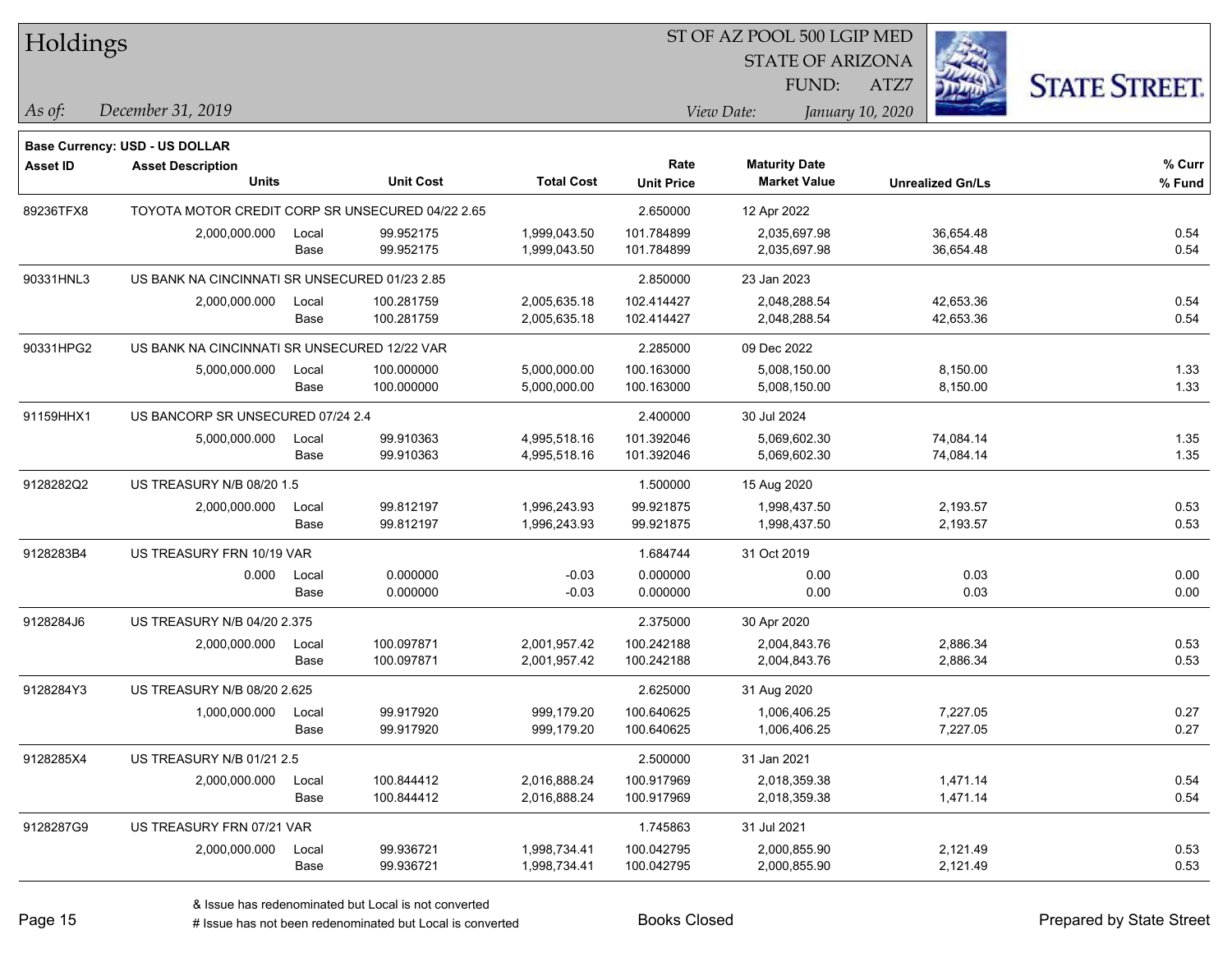| Holdings        |                                                 |       |                  |                   |                   | ST OF AZ POOL 500 LGIP MED     |                         |                      |
|-----------------|-------------------------------------------------|-------|------------------|-------------------|-------------------|--------------------------------|-------------------------|----------------------|
|                 |                                                 |       |                  |                   |                   | <b>STATE OF ARIZONA</b>        |                         |                      |
|                 |                                                 |       |                  |                   |                   | FUND:                          | ATZ7                    | <b>STATE STREET.</b> |
| As of:          | December 31, 2019                               |       |                  |                   |                   | View Date:<br>January 10, 2020 |                         |                      |
|                 | <b>Base Currency: USD - US DOLLAR</b>           |       |                  |                   |                   |                                |                         |                      |
| <b>Asset ID</b> | <b>Asset Description</b>                        |       |                  |                   | Rate              | <b>Maturity Date</b>           |                         | % Curr               |
|                 | <b>Units</b>                                    |       | <b>Unit Cost</b> | <b>Total Cost</b> | <b>Unit Price</b> | <b>Market Value</b>            | <b>Unrealized Gn/Ls</b> | % Fund               |
| 912828XH8       | US TREASURY N/B 06/20 1.625                     |       |                  |                   | 1.625000          | 30 Jun 2020                    |                         |                      |
|                 | 2,000,000.000                                   | Local | 99.878721        | 1,997,574.42      | 100.000000        | 2,000,000.00                   | 2,425.58                | 0.53                 |
|                 |                                                 | Base  | 99.878721        | 1,997,574.42      | 100.000000        | 2,000,000.00                   | 2,425.58                | 0.53                 |
| 912828YN4       | US TREASURY FRN 10/21 VAR                       |       |                  |                   | 1.825863          | 31 Oct 2021                    |                         |                      |
|                 | 3,000,000.000                                   | Local | 100.043036       | 3,001,291.08      | 100.149643        | 3,004,489.29                   | 3,198.21                | 0.80                 |
|                 |                                                 | Base  | 100.043036       | 3,001,291.08      | 100.149643        | 3,004,489.29                   | 3,198.21                | 0.80                 |
| 91324PDH2       | UNITEDHEALTH GROUP INC SR UNSECURED 06/21 3.15  |       |                  |                   | 3.150000          | 15 Jun 2021                    |                         |                      |
|                 | 2,000,000.000                                   | Local | 99.973742        | 1,999,474.83      | 101.849075        | 2,036,981.50                   | 37,506.67               | 0.54                 |
|                 |                                                 | Base  | 99.973742        | 1,999,474.83      | 101.849075        | 2,036,981.50                   | 37,506.67               | 0.54                 |
| 91324PDR0       | UNITEDHEALTH GROUP INC SR UNSECURED 08/24 2.375 |       |                  |                   | 2.375000          | 15 Aug 2024                    |                         |                      |
|                 | 3,000,000.000                                   | Local | 99.977164        | 2,999,314.93      | 101.326906        | 3,039,807.18                   | 40,492.25               | 0.81                 |
|                 |                                                 | Base  | 99.977164        | 2,999,314.93      | 101.326906        | 3,039,807.18                   | 40,492.25               | 0.81                 |
| 92347YAA2       | VERIZON OWNER TRUST VZOT 2019 A A1A             |       |                  |                   | 2.930000          | 20 Sep 2023                    |                         |                      |
|                 | 2,000,000.000                                   | Local | 99.983560        | 1,999,671.19      | 101.635260        | 2,032,705.20                   | 33,034.01               | 0.54                 |
| Original Face:  | 2,000,000.000                                   | Base  | 99.983560        | 1,999,671.19      | 101.635260        | 2,032,705.20                   | 33,034.01               | 0.54                 |
| 92348XAA3       | VERIZON OWNER TRUST VZOT 2018 A A1A             |       |                  |                   | 3.230000          | 20 Apr 2023                    |                         |                      |
|                 | 1,000,000.000                                   | Local | 99.998862        | 999,988.62        | 101.693610        | 1,016,936.10                   | 16,947.48               | 0.27                 |
| Original Face:  | 1,000,000.000                                   | Base  | 99.998862        | 999,988.62        | 101.693610        | 1,016,936.10                   | 16,947.48               | 0.27                 |
| 931142EL3       | WALMART INC SR UNSECURED 07/24 2.85             |       |                  |                   | 2.850000          | 08 Jul 2024                    |                         |                      |
|                 | 2,000,000.000                                   | Local | 99.894220        | 1,997,884.39      | 103.754625        | 2,075,092.50                   | 77,208.11               | 0.55                 |
|                 |                                                 | Base  | 99.894220        | 1,997,884.39      | 103.754625        | 2,075,092.50                   | 77,208.11               | 0.55                 |
| 949746RS2       | WELLS FARGO + COMPANY SR UNSECURED 03/21 2.5    |       |                  |                   | 2.500000          | 04 Mar 2021                    |                         |                      |
|                 | 3,000,000.000                                   | Local | 99.994609        | 2,999,838.26      | 100.718569        | 3,021,557.07                   | 21,718.81               | 0.80                 |
|                 |                                                 | Base  | 99.994609        | 2,999,838.26      | 100.718569        | 3,021,557.07                   | 21,718.81               | 0.80                 |
| 949746SA0       | WELLS FARGO + COMPANY SR UNSECURED 07/21 2.1    |       |                  |                   | 2.100000          | 26 Jul 2021                    |                         |                      |
|                 | 1,000,000.000                                   | Local | 99.224108        | 992,241.08        | 100.146906        | 1,001,469.06                   | 9,227.98                | 0.27                 |
|                 |                                                 | Base  | 99.224108        | 992,241.08        | 100.146906        | 1,001,469.06                   | 9,227.98                | 0.27                 |
| 949746SP7       | WELLS FARGO + COMPANY SR UNSECURED 02/22 VAR    |       |                  |                   | 2.830630          | 11 Feb 2022                    |                         |                      |
|                 | 3,000,000.000                                   | Local | 100.000000       | 3,000,000.00      | 100.683663        | 3,020,509.89                   | 20,509.89               | 0.80                 |
|                 |                                                 | Base  | 100.000000       | 3,000,000.00      | 100.683663        | 3,020,509.89                   | 20,509.89               | 0.80                 |

L

 $\overline{\phantom{a}}$ 

 $\overline{\phantom{0}}$ 

 $\overline{\phantom{0}}$ 

 $\overline{\phantom{0}}$ 

 $\overline{\phantom{0}}$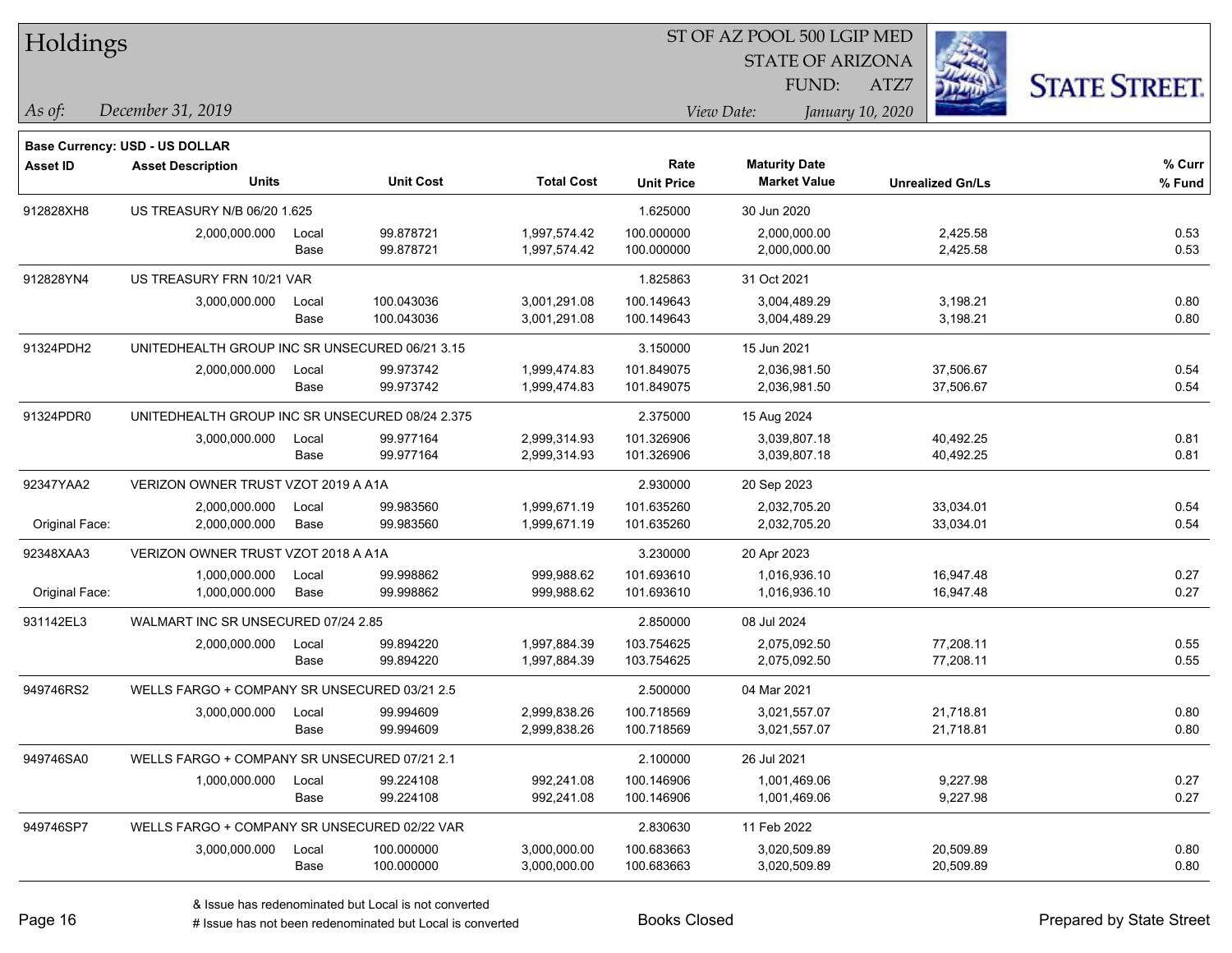| Holdings                  |                                              |       | ST OF AZ POOL 500 LGIP MED |                   |                   |             |                         |                  |                         |                      |
|---------------------------|----------------------------------------------|-------|----------------------------|-------------------|-------------------|-------------|-------------------------|------------------|-------------------------|----------------------|
|                           |                                              |       |                            |                   |                   |             | <b>STATE OF ARIZONA</b> |                  |                         |                      |
|                           |                                              |       |                            |                   |                   |             | FUND:                   | ATZ7             |                         | <b>STATE STREET.</b> |
| As of:                    | December 31, 2019                            |       |                            |                   |                   | View Date:  |                         | January 10, 2020 |                         |                      |
|                           | Base Currency: USD - US DOLLAR               |       |                            |                   |                   |             |                         |                  |                         |                      |
| <b>Asset ID</b>           | <b>Asset Description</b>                     |       |                            |                   | Rate              |             | <b>Maturity Date</b>    |                  |                         | % Curr               |
|                           | <b>Units</b>                                 |       | <b>Unit Cost</b>           | <b>Total Cost</b> | <b>Unit Price</b> |             | <b>Market Value</b>     |                  | <b>Unrealized Gn/Ls</b> | % Fund               |
| 94988J5K9                 | WELLS FARGO BANK NA SR UNSECURED 01/20 VAR   |       |                            |                   | 2.230880          | 15 Jan 2020 |                         |                  |                         |                      |
|                           | 5,000,000.000                                | Local | 100.000000                 | 5,000,000.00      | 100.015067        |             | 5,000,753.35            |                  | 753.35                  | 1.33                 |
|                           |                                              | Base  | 100.000000                 | 5,000,000.00      | 100.015067        |             | 5,000,753.35            |                  | 753.35                  | 1.33                 |
| 95001D4Q0                 | WELLS FARGO + COMPANY SR UNSECURED 02/23 VAR |       |                            |                   | 2.300000          | 28 Feb 2023 |                         |                  |                         |                      |
|                           | 3,000,000.000                                | Local | 100.000000                 | 3,000,000.00      | 99.153185         |             | 2,974,595.55            |                  | $-25,404.45$            | 0.79                 |
|                           |                                              | Base  | 100.000000                 | 3,000,000.00      | 99.153185         |             | 2,974,595.55            |                  | $-25,404.45$            | 0.79                 |
| 961214DQ3                 | WESTPAC BANKING CORP SR UNSECURED 06/22 2.5  |       |                            |                   | 2.500000          | 28 Jun 2022 |                         |                  |                         |                      |
|                           | 2,000,000.000                                | Local | 99.918857                  | 1,998,377.14      | 101.191501        |             | 2,023,830.02            |                  | 25,452.88               | 0.54                 |
|                           |                                              | Base  | 99.918857                  | 1,998,377.14      | 101.191501        |             | 2,023,830.02            |                  | 25,452.88               | 0.54                 |
| <b>US DOLLAR Total</b>    |                                              |       |                            |                   |                   |             |                         |                  |                         |                      |
|                           | 317,901,089.220                              | Local |                            | 318,494,509.37    |                   |             | 319,731,061.54          |                  | 1,236,552.17            | 84.87                |
| Original Face:            | 191,711,032.000                              | Base  |                            | 318,494,509.37    |                   |             | 319,731,061.54          |                  | 1,236,552.17            | 84.87                |
| <b>FIXED INCOME Total</b> |                                              |       |                            |                   |                   |             |                         |                  |                         |                      |
|                           | 317,901,089.220                              | Base  |                            | 318,494,509.37    |                   |             | 319,731,061.54          |                  | 1,236,552.17            | 84.87                |
| Original Face:            | 191,711,032.000                              |       |                            |                   |                   |             |                         |                  |                         |                      |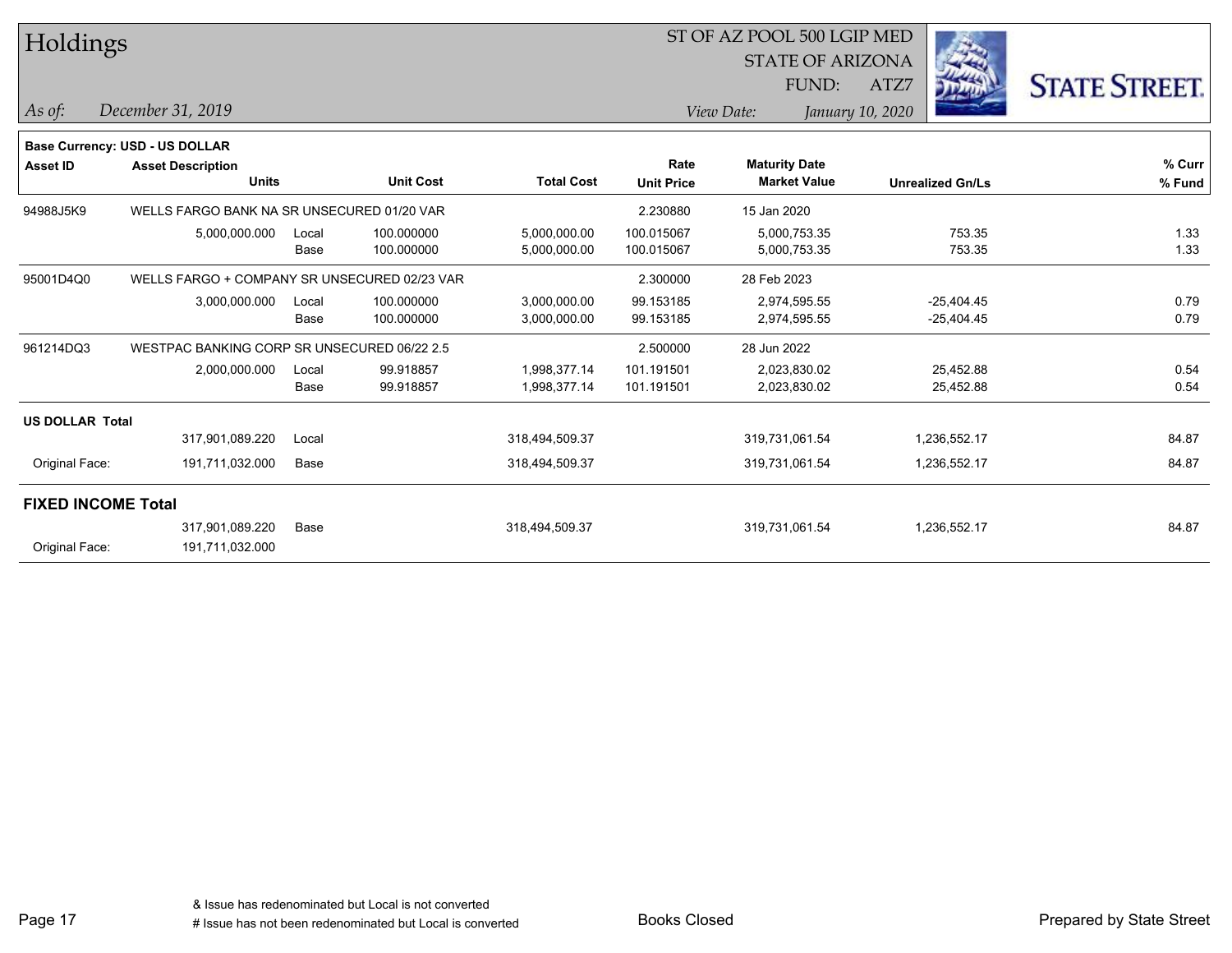| Holdings          |                                          |      | ST OF AZ POOL 500 LGIP MED<br><b>STATE OF ARIZONA</b><br>ATZ7<br>FUND: |                   |                           |                                             |                  | <b>STATE STREET.</b>    |                  |
|-------------------|------------------------------------------|------|------------------------------------------------------------------------|-------------------|---------------------------|---------------------------------------------|------------------|-------------------------|------------------|
| $ $ As of:        | December 31, 2019                        |      |                                                                        |                   |                           | View Date:                                  | January 10, 2020 |                         |                  |
|                   | <b>Base Currency: USD - US DOLLAR</b>    |      |                                                                        |                   |                           |                                             |                  |                         |                  |
| Asset ID          | <b>Asset Description</b><br><b>Units</b> |      | <b>Unit Cost</b>                                                       | <b>Total Cost</b> | Rate<br><b>Unit Price</b> | <b>Maturity Date</b><br><b>Market Value</b> |                  | <b>Unrealized Gn/Ls</b> | % Curr<br>% Fund |
| <b>FUND Total</b> |                                          |      |                                                                        |                   |                           |                                             |                  |                         |                  |
| Original Face:    | 374.956.818.980<br>191,711,032.000       | Base |                                                                        | 375,487,820.68    |                           | 376.729.104.84                              |                  | 1.241.284.16            | 100.00           |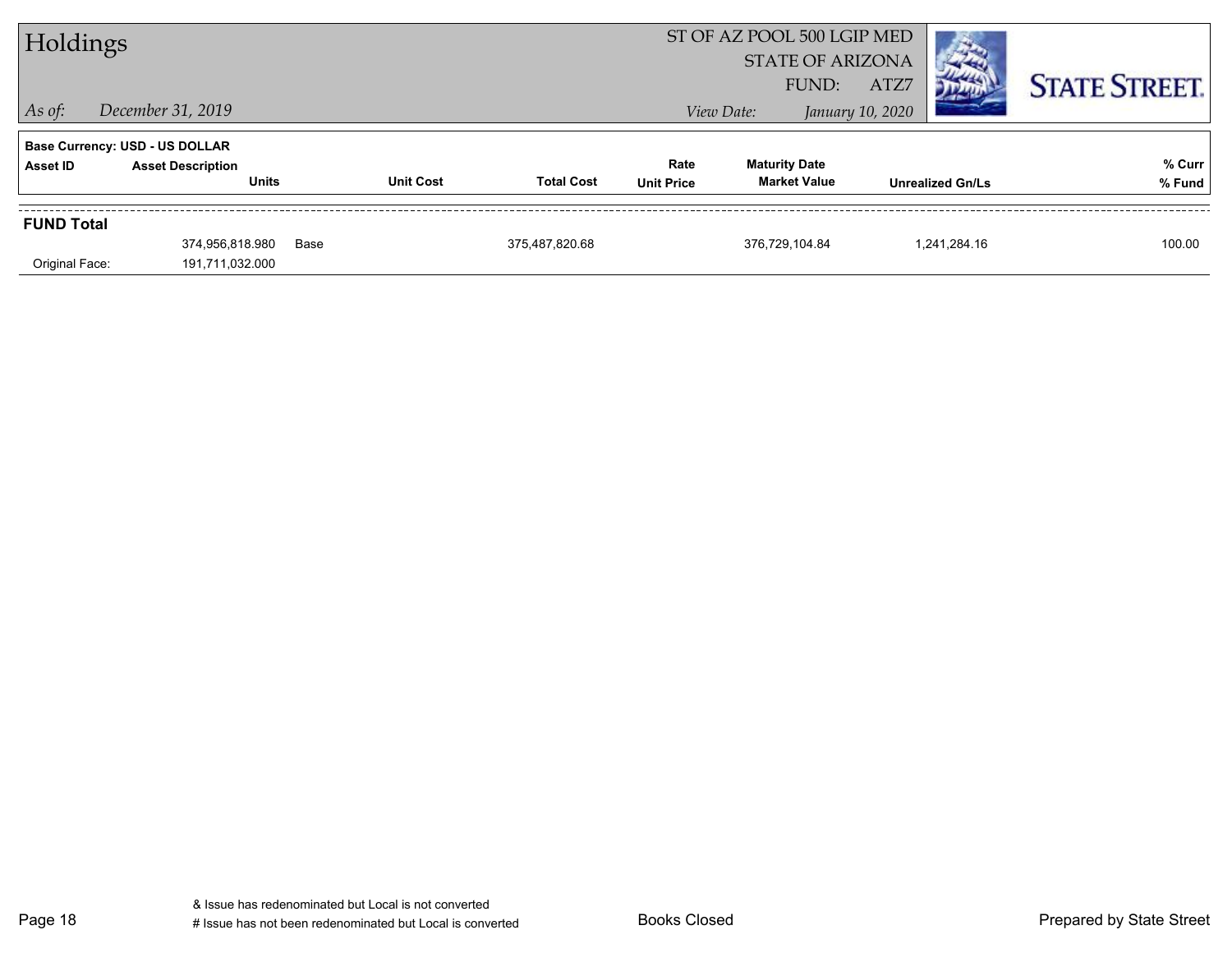# Holdings

### Currency Summary

*As of: December 31, 2019*

## ST OF AZ POOL 500 LGIP MED

 STATE OF ARIZONAFUND:

ATZ7



*View Date:January 10, 2020*

|  | Base Currency: USD - US DOLLAR |  |
|--|--------------------------------|--|
|  |                                |  |

| <b>Base Currency:USD - US DOLLAR</b> |                 |       |                   |                     | % Currency |                         |                          |                           |
|--------------------------------------|-----------------|-------|-------------------|---------------------|------------|-------------------------|--------------------------|---------------------------|
|                                      | <b>Units</b>    |       | <b>Total Cost</b> | <b>Market Value</b> | % Fund     | <b>Unreal Sec Gn/Ls</b> | <b>Unreal Curr Gn/Ls</b> | <b>Total Unreal Gn/Ls</b> |
| <b>US DOLLAR</b>                     |                 |       |                   |                     |            |                         | Exchange Rate:           | 1.000000                  |
| <b>CASH</b>                          |                 |       |                   |                     |            |                         |                          |                           |
|                                      | 365,729.760     | Local | 365,729.76        | 365,729.76          | 0.10       | 0.00                    |                          | 0.00                      |
|                                      |                 | Base  | 365,729.76        | 365,729.76          | 0.10       | 0.00                    | 0.00                     | 0.00                      |
| <b>CASH EQUIVALENT</b>               |                 |       |                   |                     |            |                         |                          |                           |
|                                      | 56,690,000.000  | Local | 56,627,581.55     | 56,632,313.54       | 15.03      | 4,731.99                |                          | 4,731.99                  |
|                                      |                 | Base  | 56,627,581.55     | 56,632,313.54       | 15.03      | 4,731.99                | 0.00                     | 4,731.99                  |
| <b>FIXED INCOME</b>                  |                 |       |                   |                     |            |                         |                          |                           |
|                                      | 317,901,089.220 | Local | 318,494,509.37    | 319,731,061.54      | 84.87      | 1,236,552.17            |                          | 1,236,552.17              |
| Original Face:                       | 191,711,032.000 | Base  | 318,494,509.37    | 319,731,061.54      | 84.87      | 1,236,552.17            | 0.00                     | 1,236,552.17              |
| <b>US DOLLAR Total</b>               |                 |       |                   |                     |            |                         |                          |                           |
|                                      | 374,956,818.980 | Local | 375,487,820.68    | 376,729,104.84      | 100.00     | 1,241,284.16            |                          | 1,241,284.16              |
| Original Face:                       | 191,711,032.000 | Base  | 375,487,820.68    | 376,729,104.84      | 100.00     | 1,241,284.16            | 0.00                     | 1,241,284.16              |
| <b>FUND Total</b>                    |                 |       |                   |                     |            |                         |                          |                           |
|                                      | 374,956,818.980 | Base  | 375,487,820.68    | 376,729,104.84      | 100.00     | 1,241,284.16            | 0.00                     | 1,241,284.16              |
| Original Face:                       | 191,711,032.000 |       |                   |                     |            |                         |                          |                           |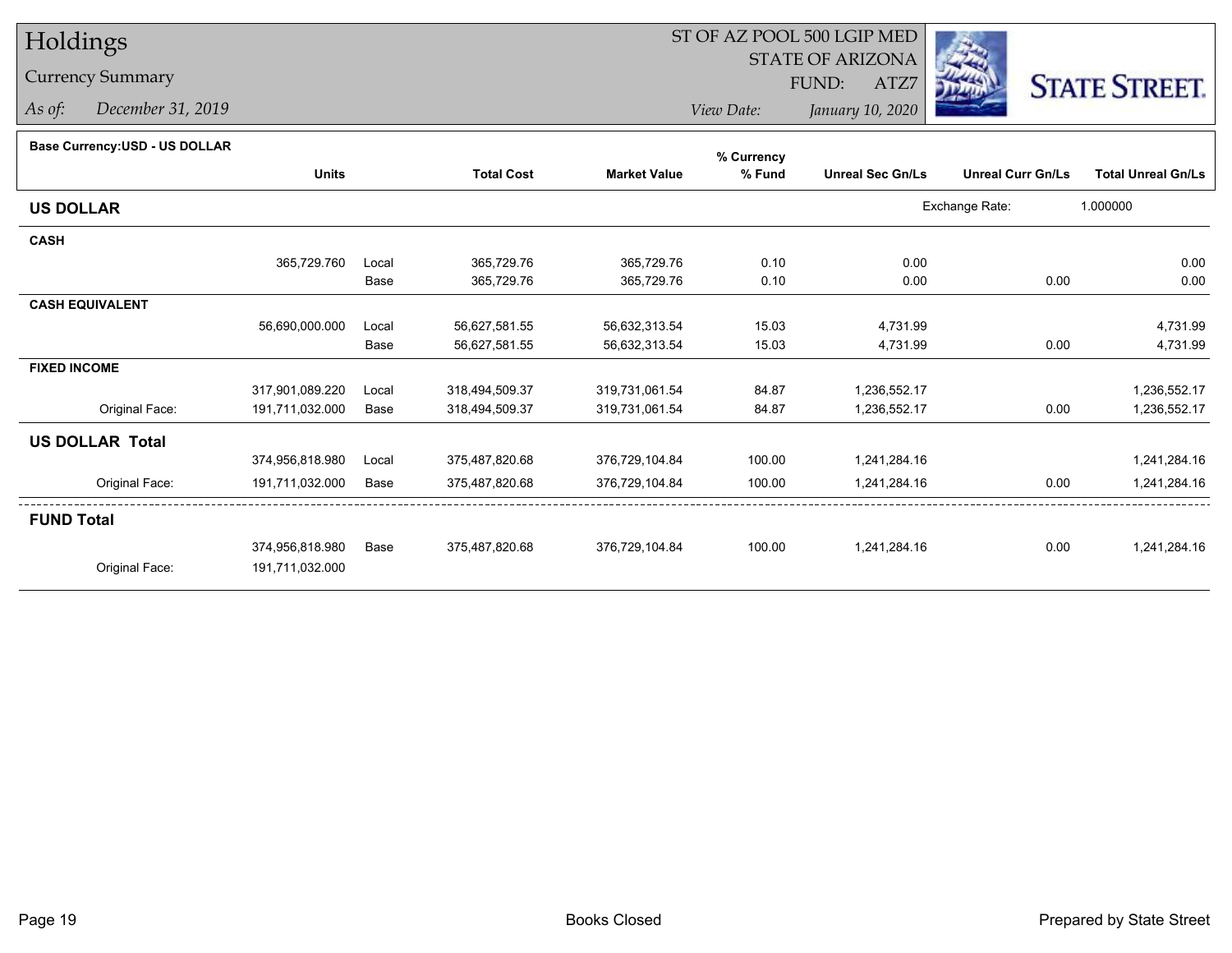| Holdings                    |                                |                   |            |                                | ST OF AZ POOL 500 LGIP MED               |                          |                           |  |
|-----------------------------|--------------------------------|-------------------|------------|--------------------------------|------------------------------------------|--------------------------|---------------------------|--|
| <b>Asset Summary</b>        |                                |                   |            |                                | <b>STATE OF ARIZONA</b><br>FUND:<br>ATZ7 |                          |                           |  |
| As of:<br>December 31, 2019 |                                |                   |            | January 10, 2020<br>View Date: |                                          |                          | <b>STATE STREET.</b>      |  |
|                             |                                |                   |            |                                |                                          |                          |                           |  |
|                             | Base Currency: USD - US DOLLAR |                   |            |                                |                                          |                          |                           |  |
|                             | <b>Units</b>                   | <b>Total Cost</b> |            | % Fund                         | <b>Unreal Sec Gn/Ls</b>                  | <b>Unreal Curr Gn/Ls</b> | <b>Total Unreal Gn/Ls</b> |  |
| <b>CASH</b>                 |                                |                   |            |                                |                                          |                          |                           |  |
| <b>US DOLLAR</b>            |                                |                   |            |                                |                                          |                          |                           |  |
|                             | 365,729.760                    | 365,729.76        | 365,729.76 | 0.10                           | 0.00                                     | 0.00                     | 0.00                      |  |
| <b>CASH Total</b>           |                                |                   |            |                                |                                          |                          |                           |  |
|                             | 365,729.760                    | 365,729.76        | 365,729.76 | 0.10                           | 0.00                                     | 0.00                     | 0.00                      |  |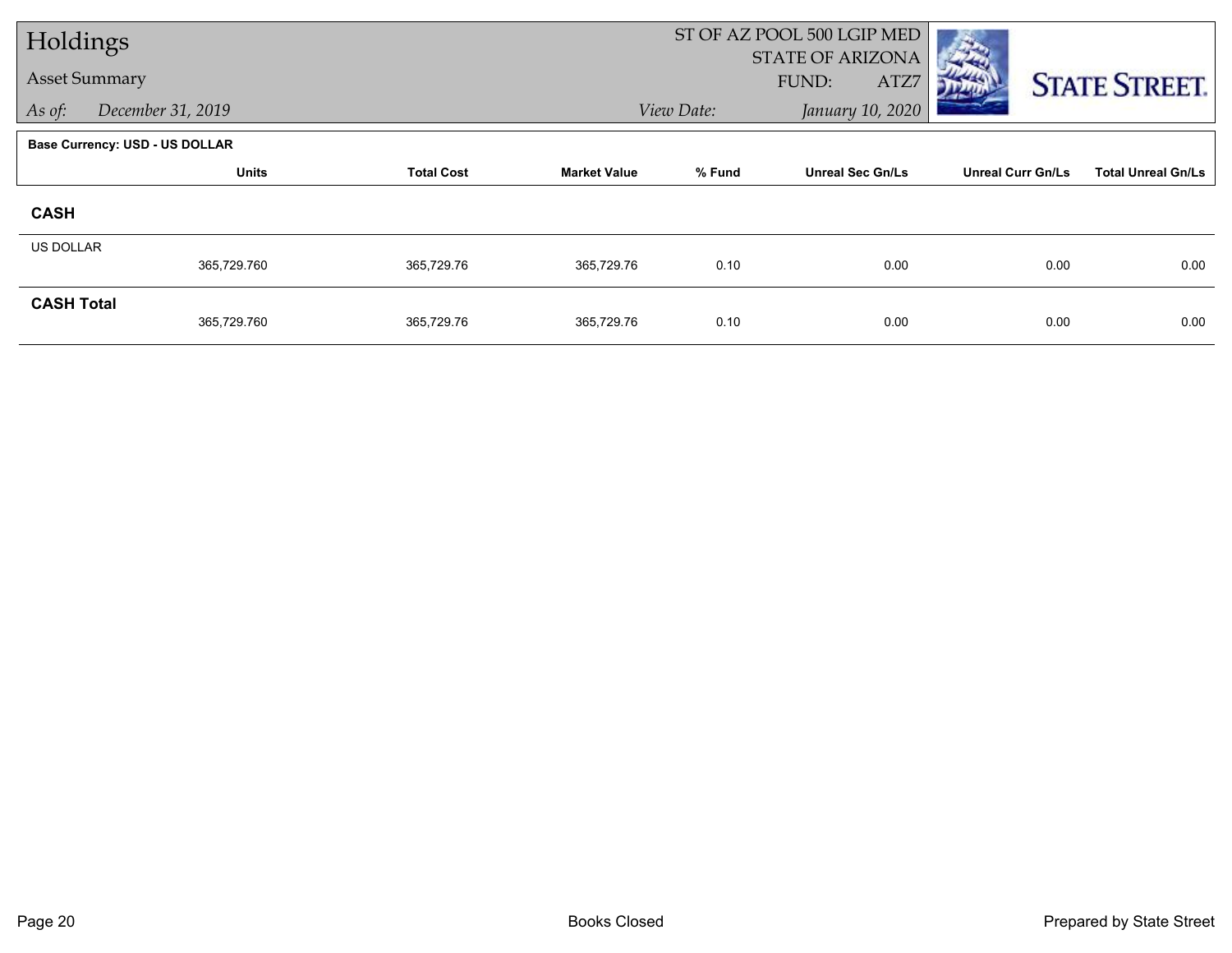| Holdings         |                                       |                   | ST OF AZ POOL 500 LGIP MED |                                |                         |                          |                           |
|------------------|---------------------------------------|-------------------|----------------------------|--------------------------------|-------------------------|--------------------------|---------------------------|
|                  |                                       |                   |                            |                                | <b>STATE OF ARIZONA</b> |                          |                           |
|                  | <b>Asset Summary</b>                  |                   |                            |                                | FUND:<br>ATZ7           |                          | <b>STATE STREET.</b>      |
| As of:           | December 31, 2019                     |                   |                            | January 10, 2020<br>View Date: |                         |                          |                           |
|                  | <b>Base Currency: USD - US DOLLAR</b> |                   |                            |                                |                         |                          |                           |
|                  | <b>Units</b>                          | <b>Total Cost</b> | <b>Market Value</b>        | % Fund                         | <b>Unreal Sec Gn/Ls</b> | <b>Unreal Curr Gn/Ls</b> | <b>Total Unreal Gn/Ls</b> |
|                  | <b>CASH EQUIVALENT</b>                |                   |                            |                                |                         |                          |                           |
| <b>US DOLLAR</b> |                                       |                   |                            |                                |                         |                          |                           |
|                  | 56,690,000.000                        | 56,627,581.55     | 56,632,313.54              | 15.03                          | 4,731.99                | 0.00                     | 4,731.99                  |
|                  | <b>CASH EQUIVALENT Total</b>          |                   |                            |                                |                         |                          |                           |
|                  | 56,690,000.000                        | 56,627,581.55     | 56,632,313.54              | 15.03                          | 4,731.99                | 0.00                     | 4,731.99                  |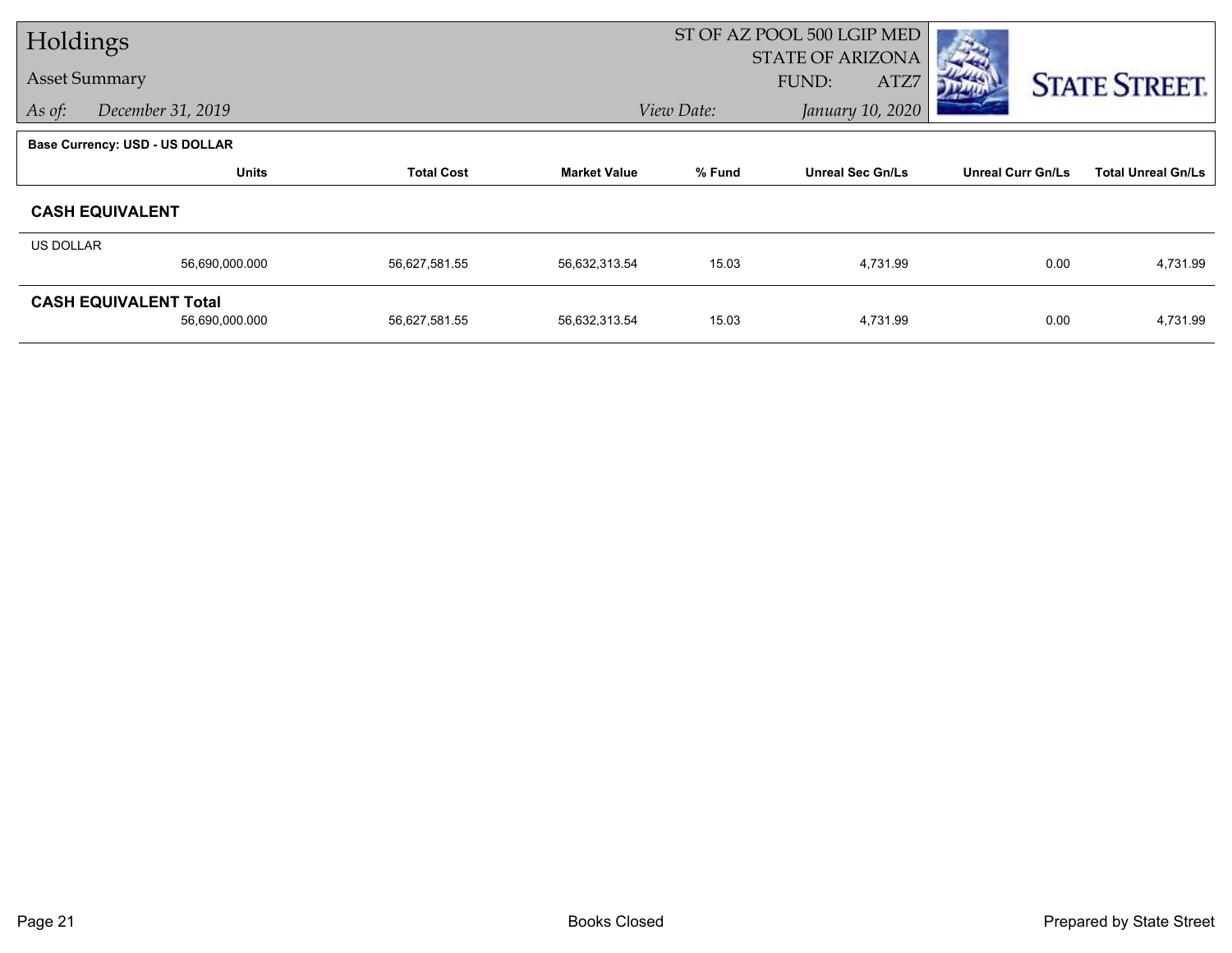| Holdings         |                                       |                   | ST OF AZ POOL 500 LGIP MED |            |                                          |                          |                           |
|------------------|---------------------------------------|-------------------|----------------------------|------------|------------------------------------------|--------------------------|---------------------------|
|                  | <b>Asset Summary</b>                  |                   |                            |            | <b>STATE OF ARIZONA</b><br>FUND:<br>ATZ7 |                          | <b>STATE STREET.</b>      |
| As of:           | December 31, 2019                     |                   |                            | View Date: |                                          |                          |                           |
|                  | <b>Base Currency: USD - US DOLLAR</b> |                   |                            |            |                                          |                          |                           |
|                  | <b>Units</b>                          | <b>Total Cost</b> | <b>Market Value</b>        | % Fund     | <b>Unreal Sec Gn/Ls</b>                  | <b>Unreal Curr Gn/Ls</b> | <b>Total Unreal Gn/Ls</b> |
|                  | <b>FIXED INCOME</b>                   |                   |                            |            |                                          |                          |                           |
| <b>US DOLLAR</b> |                                       |                   |                            |            |                                          |                          |                           |
|                  | 317,901,089.220                       | 318,494,509.37    | 319,731,061.54             | 84.87      | 1,236,552.17                             | 0.00                     | 1,236,552.17              |
|                  | <b>FIXED INCOME Total</b>             |                   |                            |            |                                          |                          |                           |
|                  | 317,901,089.220                       | 318,494,509.37    | 319,731,061.54             | 84.87      | 1,236,552.17                             | 0.00                     | 1,236,552.17              |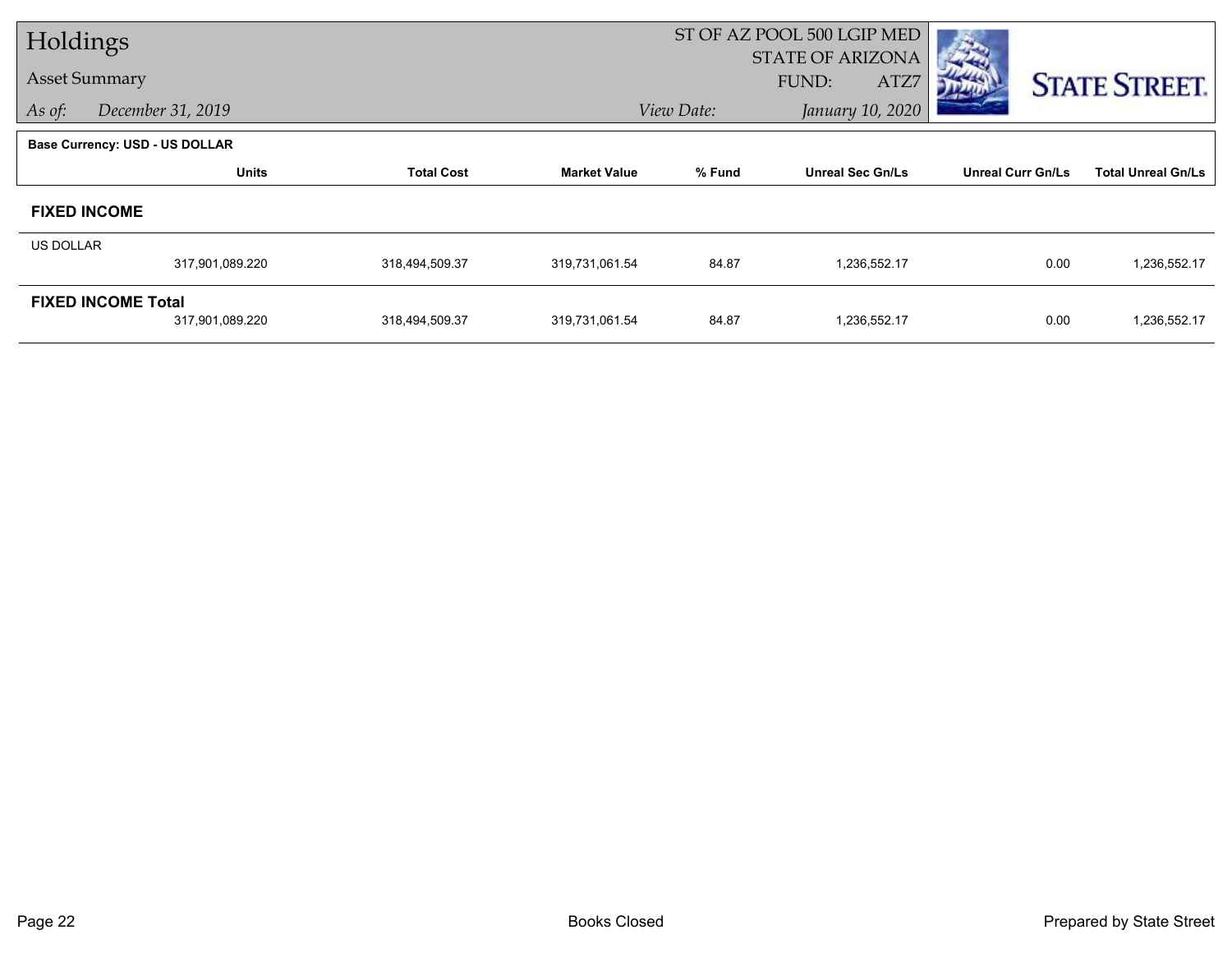| Holdings          |                                       |                | ST OF AZ POOL 500 LGIP MED |               |                         |                          |                           |  |
|-------------------|---------------------------------------|----------------|----------------------------|---------------|-------------------------|--------------------------|---------------------------|--|
|                   |                                       |                |                            |               | <b>STATE OF ARIZONA</b> |                          |                           |  |
|                   | <b>Asset Summary</b>                  |                |                            | ATZ7<br>FUND: |                         |                          | <b>STATE STREET.</b>      |  |
| As of:            | December 31, 2019                     |                |                            | View Date:    | January 10, 2020        |                          |                           |  |
|                   | <b>Base Currency: USD - US DOLLAR</b> |                |                            |               |                         |                          |                           |  |
|                   | <b>Total Cost</b><br>Units            |                | <b>Market Value</b>        | % Fund        | <b>Unreal Sec Gn/Ls</b> | <b>Unreal Curr Gn/Ls</b> | <b>Total Unreal Gn/Ls</b> |  |
| <b>FUND Total</b> |                                       |                |                            |               |                         |                          |                           |  |
|                   | 374.956.818.980                       | 375.487.820.68 | 376.729.104.84             | 100.00        | 1.241.284.16            | 0.00                     | 1.241.284.16              |  |